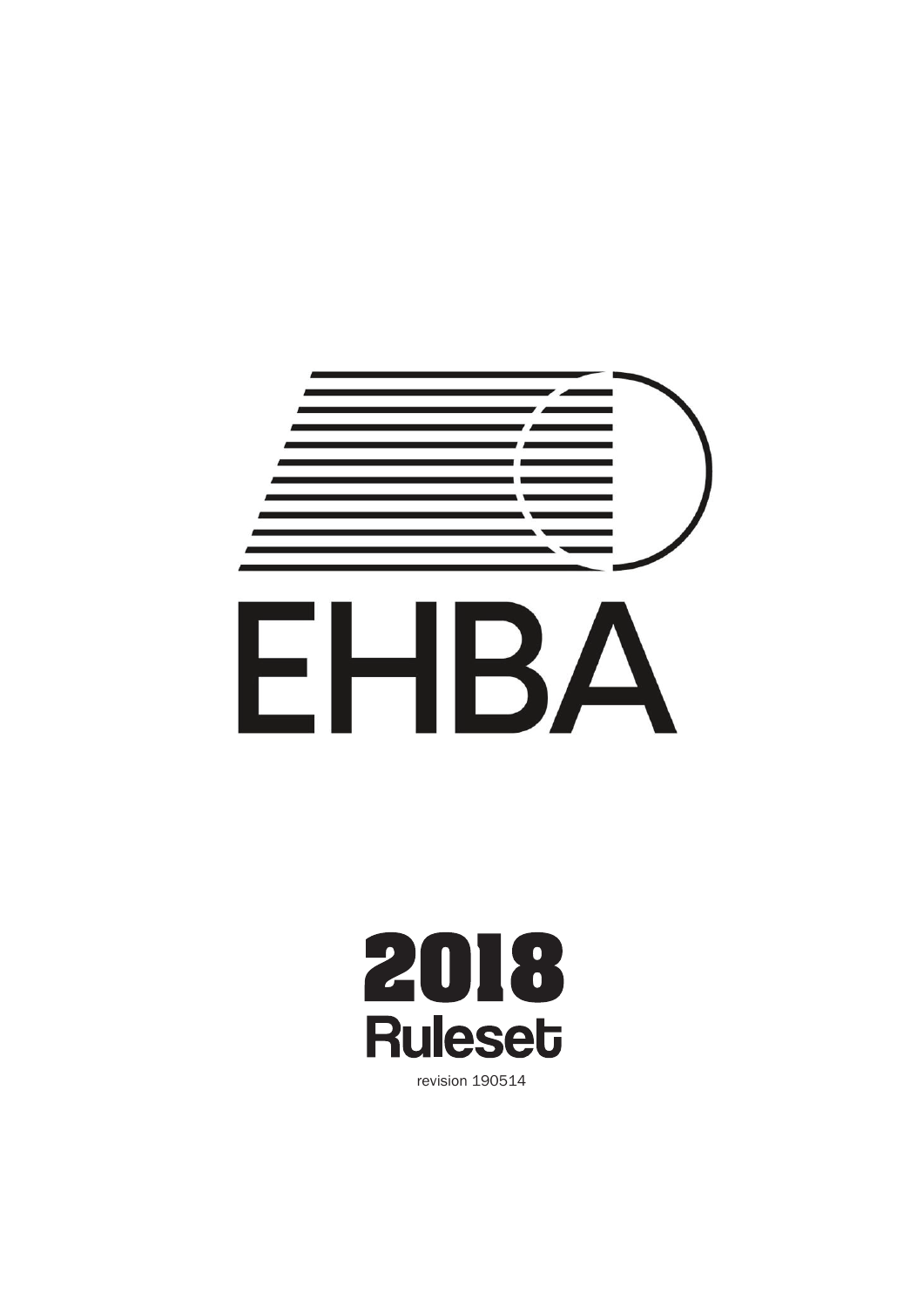# **Index**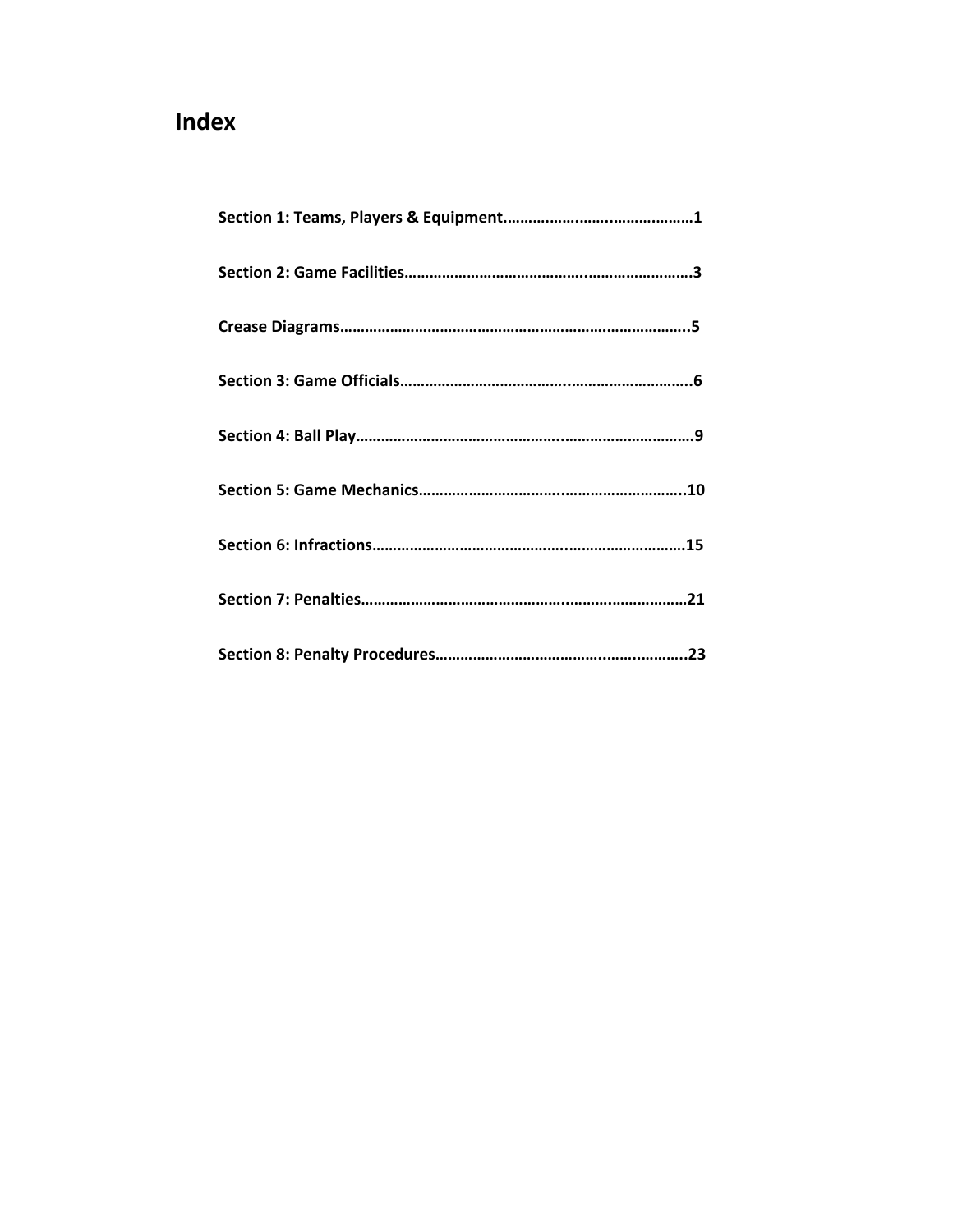# **Section 1: Teams, Players & Equipment**

## **1.1. Team Size**

## **1.1.1. 3v3 Format**

1.1.1.1. There are three (3) players to a team.

## **1.1.2. Squad Format**

- 1.1.2.1. There can be anywhere between four (4) to six (6) players to a team.
	- 1.1.2.1.1. A team can only have a maximum of five (5) available players at any given game.
		- 1.1.2.1.1.1. Players must be selected before the game begins and the team must inform the Game Assistant prior to the beginning of the game.

## **1.2. Team Captains**

- 1.2.1. Teams must designate a player to be their captain for the duration of the game.
- 1.2.2. If the team captain is expelled from the game, they will delegate the task to a player of his/her choice and inform the Game Assistant.
- 1.2.3. Team captains are responsible to transmit all information from the Officials to their team members.
- 1.2.4. Team captains may interact with the Main Referee during stoppages regarding, substitutions, penalty disputes, equipment and other reasonable concerns.
	- 1.2.4.1. Team captains are not allowed to interact with the Main Referee during play or from outside the court.

## **1.3. Equipment**

## **1.3.1. Uniforms**

- 1.3.1.1. Teams must wear matching coloured uniforms, in contrast with the other team.
- 1.3.1.2. At the request of the Main Referee, teams will change to their second kit prior to the beginning of the game.
	- 1.3.1.2.1. If a team does not have a second kit, they may be asked to wear a vest.

## **1.3.2. Safety Equipment**

- 1.3.2.1. Players must wear a sports approved helmet while on the court.
- 1.3.2.2. Gloves, shin and/or knee guards, facecages and other protective gear are not mandatory, but encouraged.

## **1.3.3. Mallets**

## **1.3.3.1. Shaft**

- 1.3.3.1.1. The shaft must be made of a material that does not splinter or is susceptible to break from what is considered normal play.
- 1.3.3.1.2. The gripped end of the shaft must be plugged or sealed.
- 1.3.3.1.3. The shaft must not protrude through the bottom of the mallet head.

## **1.3.3.2. Mallet Head**

- 1.3.3.2.1. The mallet head is made of a material that does not shatter, break or wears down to a sharp edge.
- 1.3.3.2.2. A mallet must have an elongated shape and have only two (2) end‐sides.
- 1.3.3.2.3. The mallet head must be securely fastened to the shaft.
- 1.3.3.2.4. The maximum length may not exceed 150 ± 1.0mm.
- 1.3.3.2.5. The maximum outside diameter may not exceed 65 ± 0.5mm.
- 1.3.3.2.6. The outer diameter of any hole on the mallet head may not exceed 58  $\pm$ 0.5mm.

## **1.3.3.3. Grips**

1.3.3.3.1. Mallets must have some type of grip that allows the player to firmly hold on to the shaft.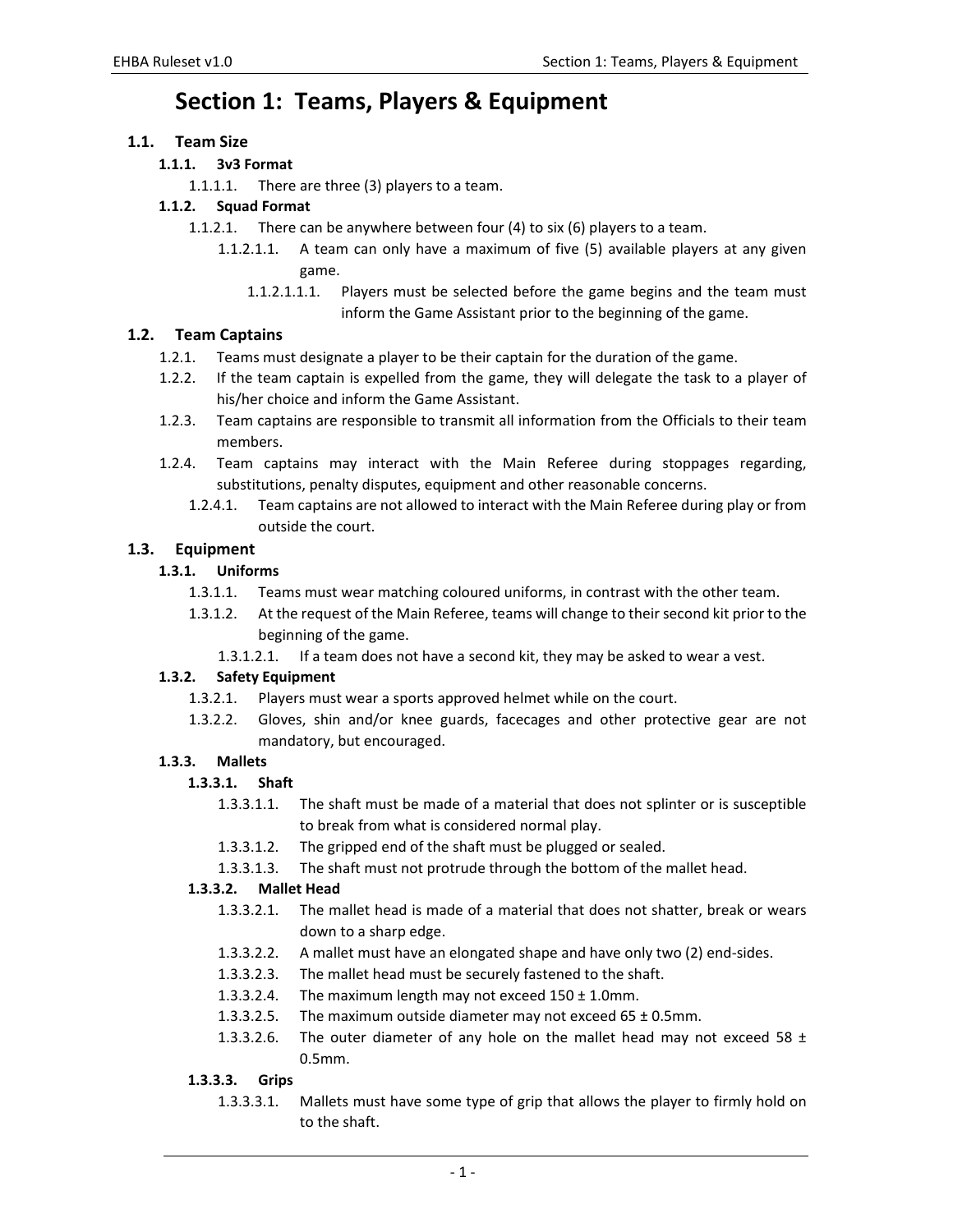#### **1.3.4. Bicycles**

- 1.3.4.1. All bicycles must have at least one hand‐operated braking mechanism.
- 1.3.4.2. Handlebars must be a maximum length of 700 ± 10mm, including grips and plugs.
	- 1.3.4.2.1. Handlebars must be plugged or capped.
- 1.3.4.3. All sharp edges must be removed or covered.
	- 1.3.4.3.1. Disc brake rotors must be protected.
	- 1.3.4.3.2. All cogs and chain rings must be covered by the chain or protected from being openly exposed.
	- 1.3.4.3.3. Cable ties must be left uncut or cut in a way that there are no sharp edges.
	- 1.3.4.3.4. Exposed threads on bolts and axles must be filed down or covered.
	- 1.3.4.3.5. Cable guides, v‐brake posts and any other sharp accessories welded onto the frame must be either removed or covered.
	- 1.3.4.3.6. All covered parts of the bike must be approved by the Head Referee.
- 1.3.4.4. There can be no racks, fenders, bottle cages or any other accessories that may aid in blocking the passage of the ball.
	- 1.3.4.4.1. Wheel covers, disc guards, and round chain guards are permitted.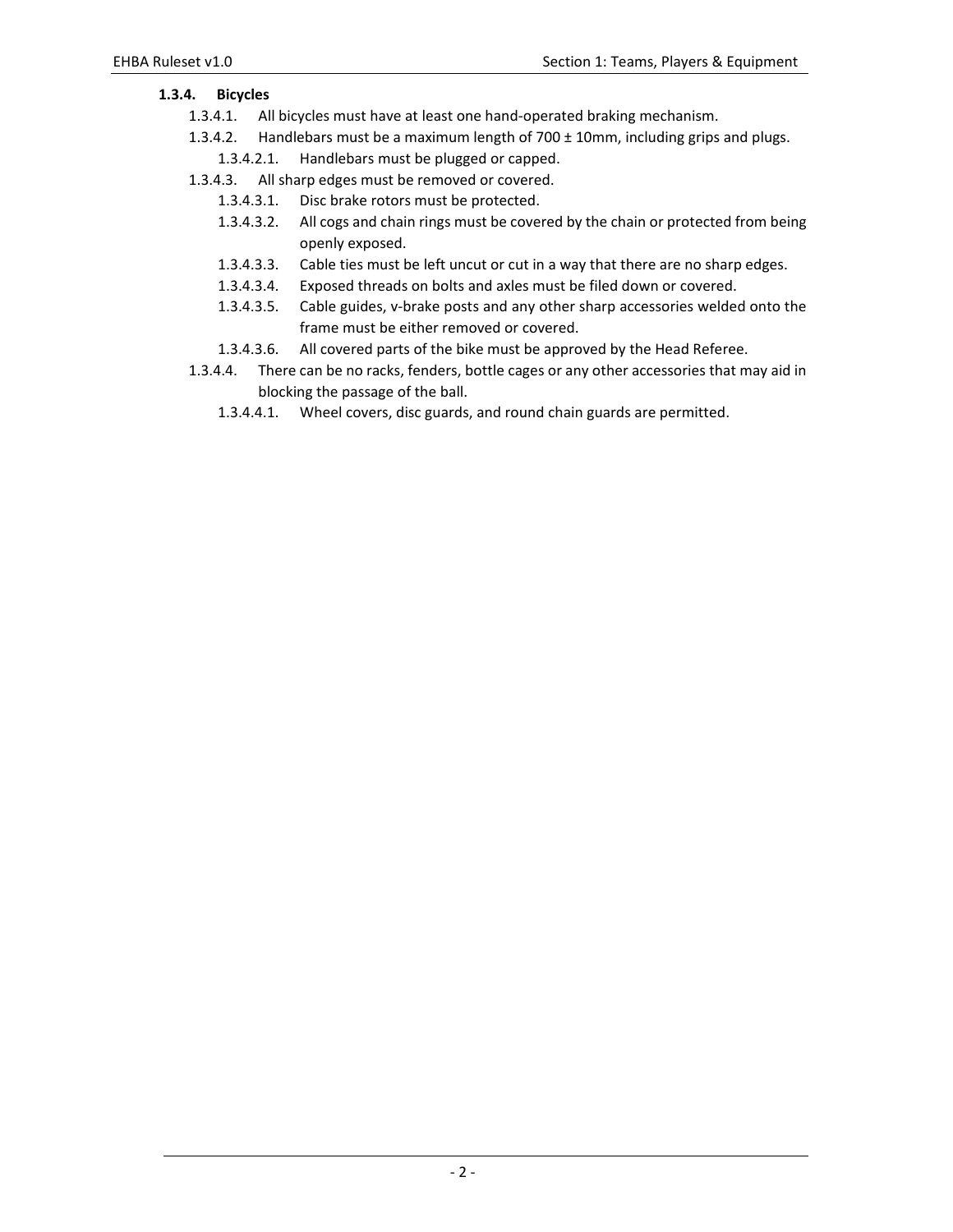# **Section 2: Game Facilities**

# **2.1. Court**

## **2.1.1. Size**

2.1.1.1. Courts are no larger than  $45 \pm 0.5$ m by  $25 \pm 0.5$ m and no smaller than  $35 \pm 0.5$ m by  $18 \pm 0.5$ m.

## **2.1.2. Boards**

- 2.1.2.1. Courts must be bordered by a solid perimeter that is securely held together.
- 2.1.2.2. Boards on the perimeter must be at least  $1.2 \pm 0.2$ m tall.
	- 2.1.2.2.1. In case of lower boards, the Head Referee may implement additional rules regarding physical contact and out‐of‐play balls.
- 2.1.2.3. There must be no gaps in the perimeter that would allow a ball or any part of the player's body or equipment to go in.

## **2.1.3. Doors**

## **2.1.3.1. 3v3 Format**

- 2.1.3.1.1. There must be at least one entrance to the court.
	- 2.1.3.1.1.1. If two entrances are available, they must be symmetrical to the center line of the court.

## **2.1.3.2. Squad Format**

- 2.1.3.2.1. There must be two entrances to the court, symmetrical to the center line.
- 2.1.3.2.2. An arc will be marked  $3 \pm 0.25$ m from the center of each door and is referred to as the player transition area.

## **2.1.4. Lines**

- 2.1.4.1. All lines must be a maximum of 5cm wide.
- 2.1.4.2. The court will be segmented across its entire width in three locations:
	- ‐ Mid court, or Center Line
	- ‐ both Goal Lines
	- 2.1.4.2.1. The middle point of the center line will be marked for placing the ball for jousts.
- 2.1.4.3. Goal Lines must be parallel to the backboard and 3‐4.5m from it, depending on court size.
	- 2.1.4.3.1. Goal Lines cannot be less than  $29 \pm 0.5$ m apart from each other.
- 2.1.4.4. Goal Lines must be marked for the positioning of the Goalmouths, centered in regard to the width of the court, defining what will be referred to as the Goalmouth Line.
	- 2.1.4.4.1. The Goalmouth Line must be bound by two (2) perpendicular lines extending 10 ± 1cm towards centercourt and 20 ±1cm towards the back of the goal.
	- 2.1.4.4.2. The two vertical lines must coincide with the dimensions of the goals used, taking the inside of the goalposts as reference.

## **2.1.5. Tap‐in Area**

- 2.1.5.1. Two (2) lines will be marked on the boards on both sides of the court and will be referred to as the tap-in area.
- 2.1.5.2. The lines will be drawn  $0.75 \pm 0.10$ m from the center line at each side.

# **2.1.6. Crease**

- 2.1.6.1. An area in front of the goal will be marked and referred to as the crease.
- 2.1.6.2. The dimension of the crease must be a semicircle of  $3 \pm 0.1$ m from the center of the goal opening, cropped to  $1.25 \pm 0.1$ m from the outside of each Goalmouth marking. Refer to **Diagram 1**.
	- 2.1.6.2.1. The crease may be drawn by straight lines according to **Diagram 2**.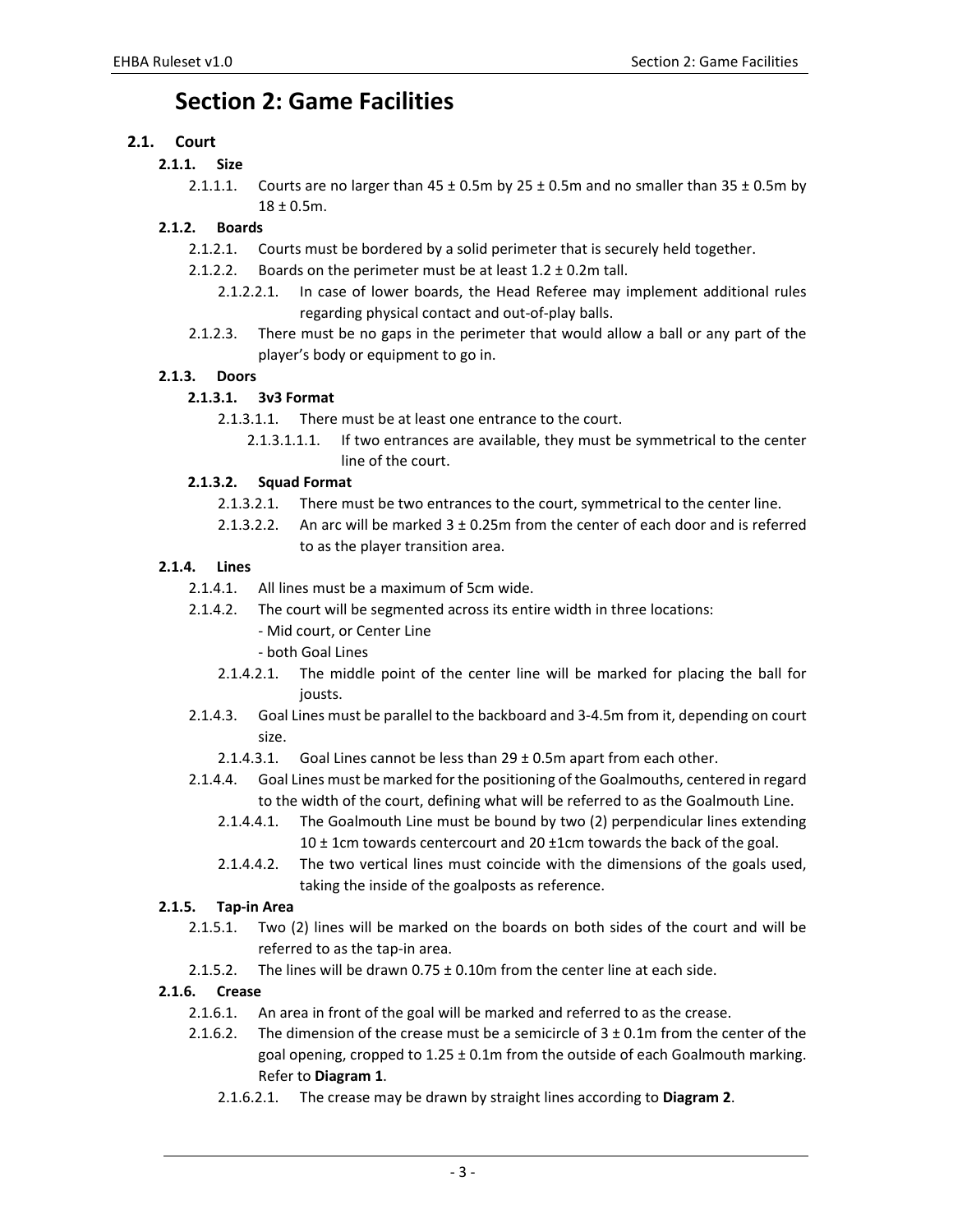# **2.2. Goals**

- 2.2.1. Goals must have nets.
- 2.2.2. Goals must have a firm top crossbar positioned above the Goal Line.
- 2.2.3. Goals are placed with both Goalmouths facing each other, at the positions marked on the Goal Line.
- 2.2.4. The Goalmouth is 185 ± 5cm wide, measured from the interior of the goalposts.
- 2.2.5. The Goalmouth is 90  $\pm$  5cm tall, measured from the ground to the bottom of the crossbar.
- 2.2.6. The goal is  $80 \pm 15$ cm deep, measured from the center of the goal line.

## **2.3. Balls**

- 2.3.1. Balls must be  $67 \pm 2$ mm in diameter.
- 2.3.2. Balls must weight  $70 \pm 5$ g.
- 2.3.3. Balls must be made of a low‐bounce, impact resistant material.
	- 2.3.3.1. Hardness of the material must be matched to its optimal performance temperature.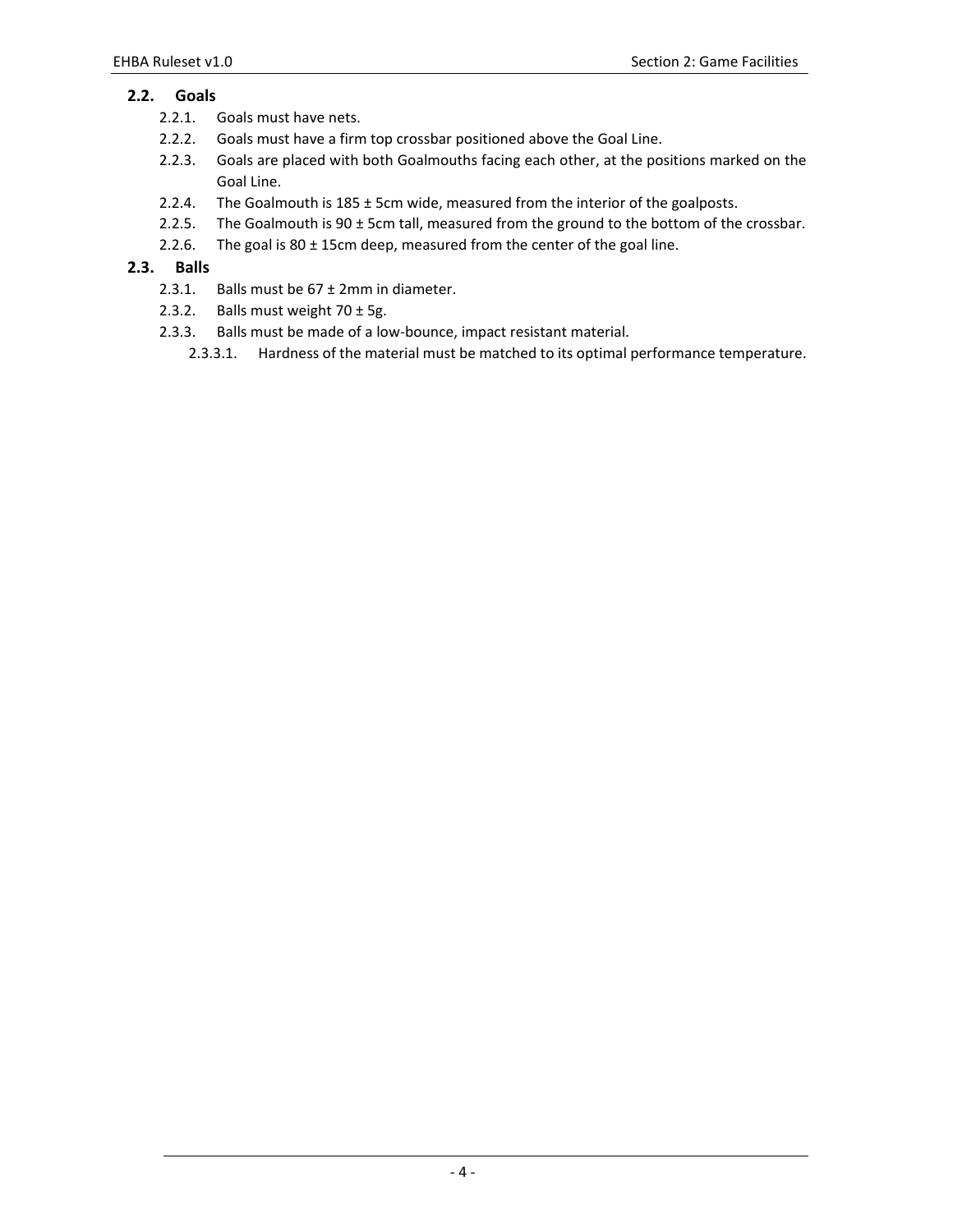# **Diagram 1. Crease**



**Diagram 2. Alternate Version Crease** 

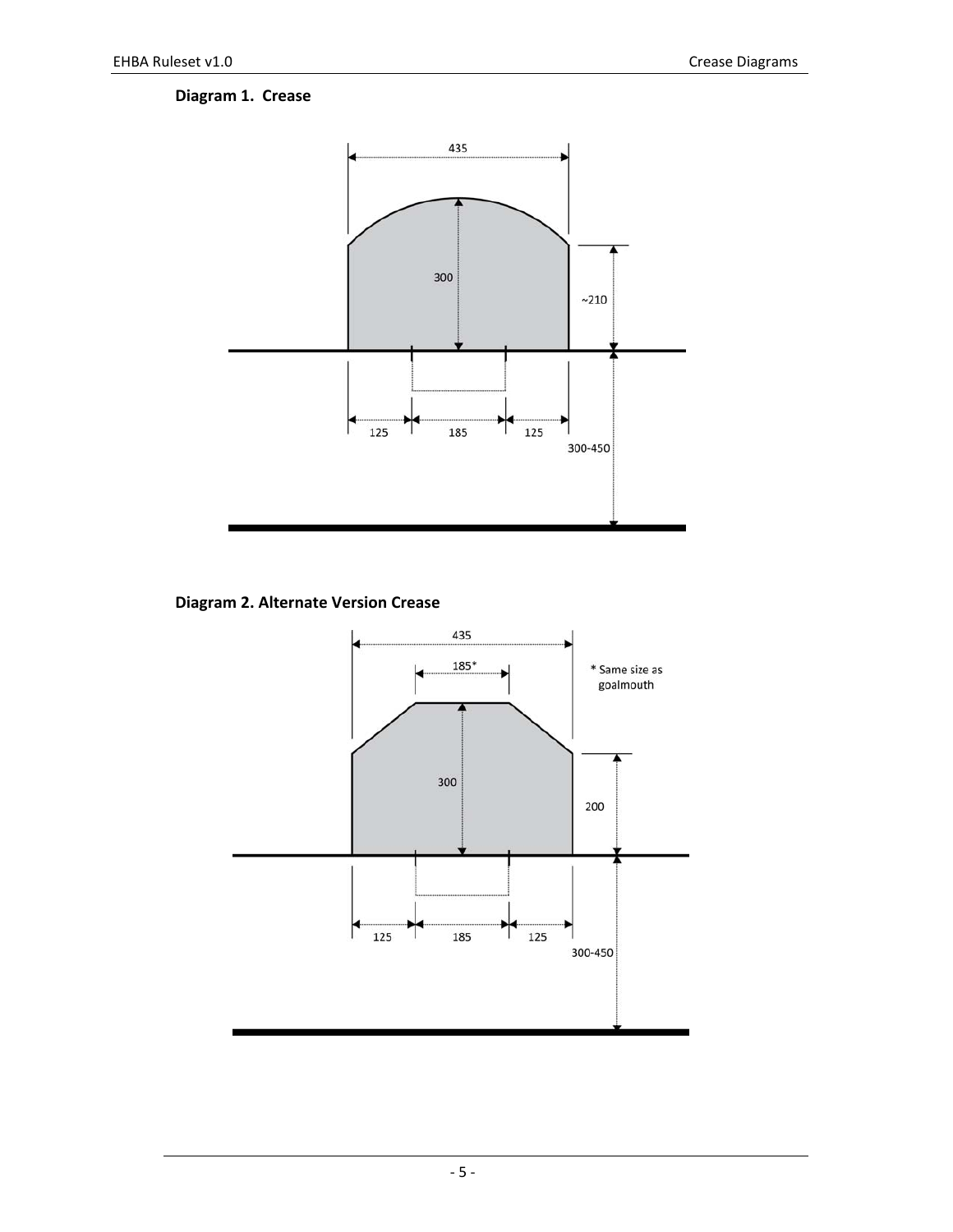# **Section 3: Game Officials**

# **3.1 Officials**

- 3.1.1 A tournament requires a Head Referee designated by the event organisers and communicated to the players at the beginning of the tournament.
- 3.1.2 A game requires the following officials:
	- ‐ Main Referee
	- ‐ Goal Judges (2)
	- ‐ Game Assistant
	- ‐ Assistant Referee
	- 3.1.2.1 One Referee is designated as the Main Referee to rule the game and is communicated to each team prior to the start of the game.
	- 3.1.2.2 Goal Judges are appointed and approved by the Main Referee prior to the start of the game.
		- 3.1.2.2.1 Goal Judges are visually distinguishable from spectators.
	- 3.1.2.3 Game Assistants are not mandatory, but encouraged.
		- 3.1.2.3.1 In case Game Assistants are not available, the Main Referee will assume their responsibilities and duties.

# **3.2 Equipment**

- 3.2.1 Event organisers must provide the following equipment for the Game Officials:
	- ‐ Stopwatch
	- ‐ Whistle
	- ‐ Scoreboard
	- ‐ Flags, hats or vests (2) for Goal Judges
	- ‐ Pen and paper
	- ‐ Bike check stickers, tape, or similar markers
	- ‐ Vests for players

# **3.3 Positioning**

# **3.3.1 Main Referee**

3.3.1.1 The Main Referee and Game Assistants must be positioned at half court, with a direct unobstructed view of the court, preferably at a height.

## **3.3.2 Game Assistants**

3.3.2.1 Game Assistants must be positioned close to the Main Referee, at a distance where communication is favorable and easy.

# **3.3.3 Assistant Referees**

3.3.3.1 Assistant Referees may position themselves across the court to help signal actions otherwise difficult to see by the Main Referee; otherwise they will take position right next to the Main Referee in order to follow the action on and off ball according to the needs of the game.

# **3.3.4 Goal Judges**

- 3.3.4.1 Goal Judges must be positioned on the opposite side across from the Main Referee, close to the goal line slightly towards mid court, with a clear and unobstructed view of the goal opening; preferably at a height.
	- 3.3.4.1.1 In case that positioning is unavailable, they must be placed behind the goal or slightly to the side of it, depending on where they obtain a better view of the goal opening and approved by the Main Referee.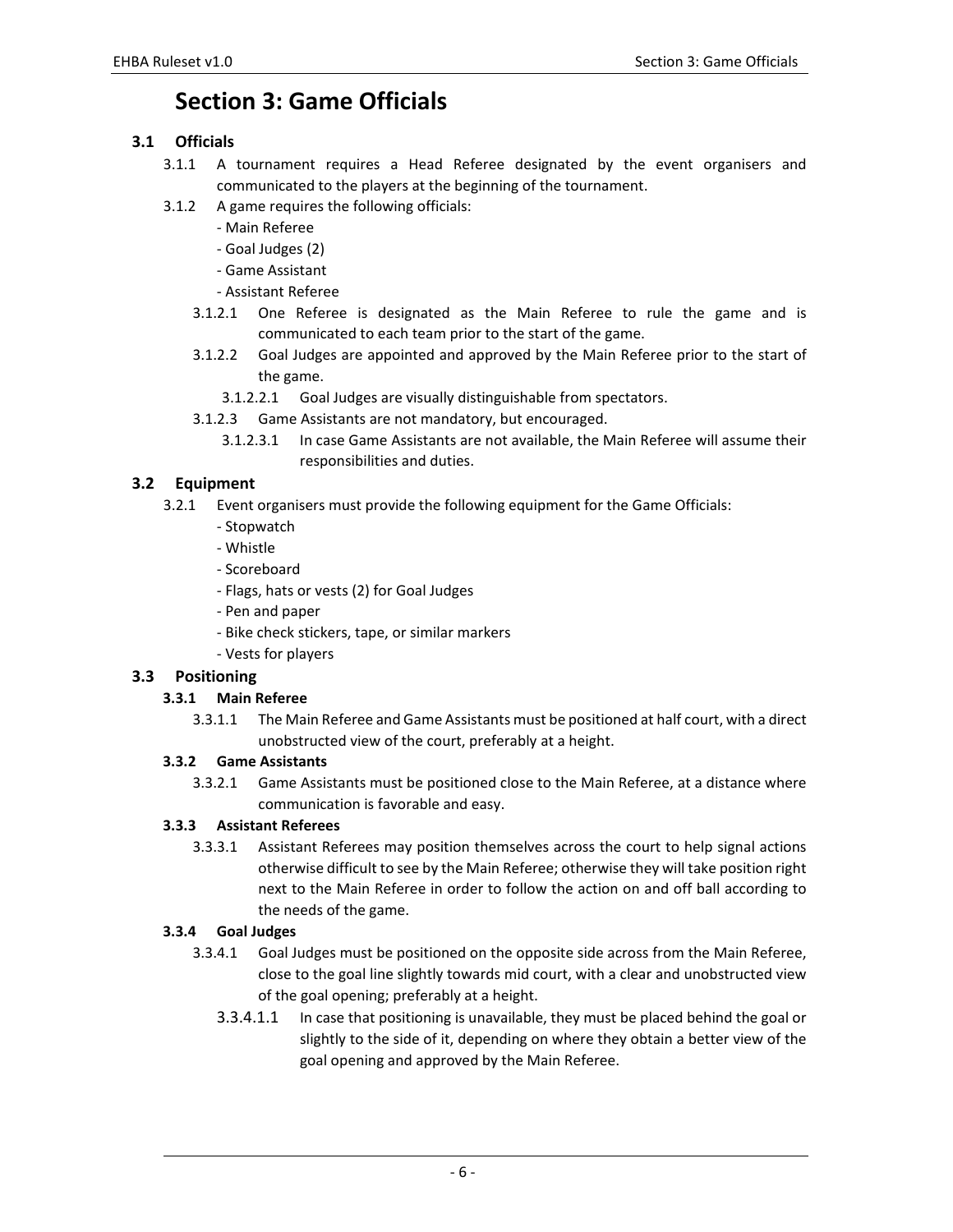## **3.4 Duties**

## **3.4.1 Head Referee**

- 3.4.1.1 The Head Referee oversees the proper enforcement of the ruleset by the other Officials.
	- 3.4.1.1.1 The Head Referee cannot override a Main Referee's decision during a game.
- 3.4.1.2 The Head Referee must provide a copy of the current ruleset for reference.
	- 3.4.1.2.1 It is the responsibility of the Head Referee to explain the ruleset to players and other Game Officials.
- 3.4.1.3 The Head Referee inspects the equipment of the players prior to the beginning of the event to determine its safety and conformity as per **2.3**.
	- 3.4.1.3.1 The Head Referee might obtain help from other Officials to verify the equipment.
- 3.4.1.4 The final score for forfeited games is defined and announced by the Head Referee before the beginning of the tournament.

#### **3.4.2 Main Referee**

- 3.4.2.1 The Main Referee maintains full control of the game, enforcing the ruleset to the best of their ability.
	- 3.4.2.1.1 It is the responsibility of the Main Referee to assess the severity of all infractions and issue any penalty listed in **Section 7** so that the competitive disadvantage is rectified.
- 3.4.2.2 The Main Referee may inspect the equipment of the players prior to the game and proceed as per **5.12** if the equipment is deemed unsafe.
- 3.4.2.3 The Main Referee signals the beginning and end of the game according to **5.1** and **5.5**.
- 3.4.2.4 The Main Referee signals all stoppages and starts of play according to **5.3** and **5.4**.
- 3.4.2.5 The Main Referee signals all infractions according to **Section 6**.

## **3.4.3 Goal Judges**

- 3.4.3.1 Goal Judges must signal goals scored on their side of the court according to **3.5.2.1**.
- 3.4.3.2 Goal Judges should signal what they perceive to be a penalty in their close proximity, as per **3.5.2.3**.
	- 3.4.3.2.1 A Goal Judge must be prepared to provide perspective to the Main Referee regarding any potential scores or penalties.
	- 3.4.3.2.2 Interaction with the Main Referee is strictly consultative and the final call must be made by the Main Referee.
- 3.4.3.3 Goal Judges must return the goals to their position if moved or toppled during play.
	- 3.4.3.3.1 If the court does not allow access for the Goal Judge, the Main Referee must delegate this responsibility to another volunteer.
	- 3.4.3.3.2 If no access to the court is available, players are instructed that they are responsible for returning the goal to the correct position.
- 3.4.3.4 Goal Judges must signal as per **3.5.2.4** false starts at the joust as per **5.2.1.1**.
- 3.4.3.5 Goal Judges may signal a timeout otherwise unheard by the Main Referee, Game Assistants or Assistant Referee

## **3.4.4 Game Assistant**

- 3.4.4.1 The Game Assistant keeps the time of the game and is responsible for starting and stopping the official stopwatch.
- 3.4.4.2 The Game Assistant times any penalties issued on players that result on the player being temporarily excluded from play.
	- 3.4.4.2.1 The Game Assistant is responsible for letting temporarily excluded players know when they may return to play.
- 3.4.4.3 The Game Assistant maintains the game log on paper.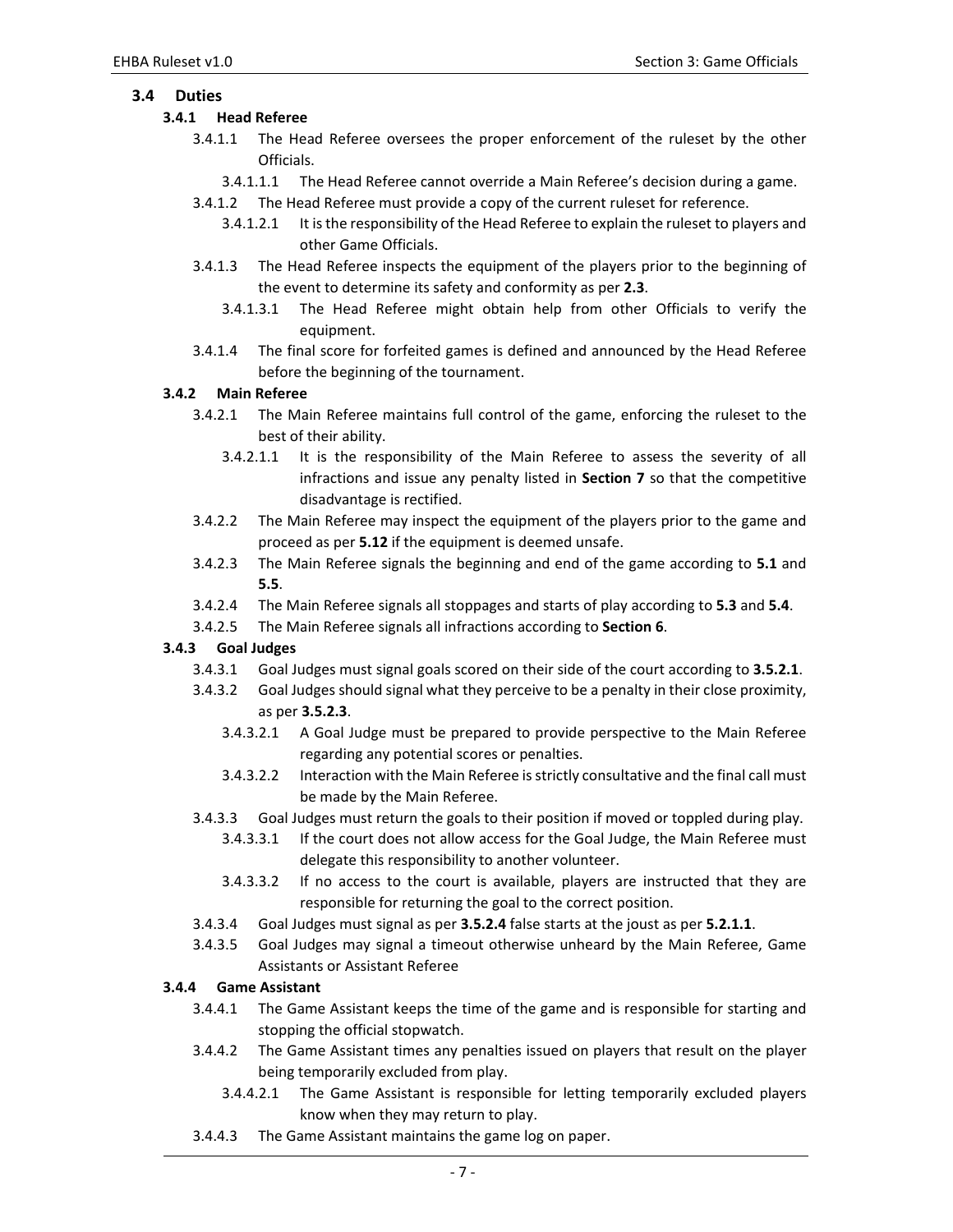- 3.4.4.4 The game log must contain the following:
	- ‐ Goals per team.
	- ‐ Penalties by player.
	- 3.4.4.4.1 A tournament organiser might additionally request:
		- ‐ Time of all goals and penalties called.
		- ‐ Name of scoring player.
- 3.4.4.5 If there is a timer and scoreboard visible to players, the Game Assistant is responsible for starting, stopping the time and adding goals to it.
- 3.4.4.6 The Game Assistant calls out game‐times at periodic intervals, as well as the following:
	- ‐ After goals.
	- ‐ Half‐time.
	- ‐ Restart of play.
	- ‐ Two (2) minutes from the end.
	- ‐ By player's request.
	- 3.4.4.6.1 After the two minute warning, the Game Assistant must call out sixty seconds, thirty seconds, ten seconds and a countdown from five seconds to one.

## **3.4.5 Assistant Referee**

- 3.4.5.1 Assistant Referees should signal what they perceive to be a penalty according to **3.5.3.1**.
	- 3.4.5.1.1 Assistant Referees must be prepared to provide perspective to the Main Referee regarding any potential scores or penalties.
	- 3.4.5.1.2 Interaction with the Main Referee is strictly consultative and the final call must be made by the Main Referee.
- 3.4.5.2 Assistant Referee can signal a timeout as per **3.5.3.2**, otherwise unheard by the Main Referee or the Game Assistant

# **3.5 Hand Signals**

## **3.5.1 Main Referee**

- 3.5.1.1 Start of play Raises an arm in the air, dropping the arm as the whistle is blown.
- 3.5.1.2 Restart of play Extends an arm outward with the palm facing up to indicate play can begin.
- 3.5.1.3 Delayed Penalty/Advantage Raises an arm straight into the air.
- 3.5.1.4 Possession after stoppage Extends an arm in the direction of the team who restarts with the ball.

## **3.5.2 Goal Judges**

3.5.2.1 Goal scored – Raises an arm straight in the air.

3.5.2.1.1 If a flag is available, the goal Judge raises the flag.

- 3.5.2.2 Missed shot/Invalid goal Crosses arms and extends them outwards in a sweeping motion.
- 3.5.2.3 False Start/Infraction Extends an arm straight in the air and the other pointing at the player that committed the infraction.
	- 3.5.2.3.1 If a flag is available, the goal Judge raises the flag and extends the other arm.
- 3.5.2.4 Timeout Makes a "T" shape with both arms.

## **3.5.3 Assistant Referee**

- 3.5.3.1 Infraction Raises an arm in the air and the other pointing at the player that committed the infraction.
- 3.5.3.2 Timeout Makes a "T" shape with both arms.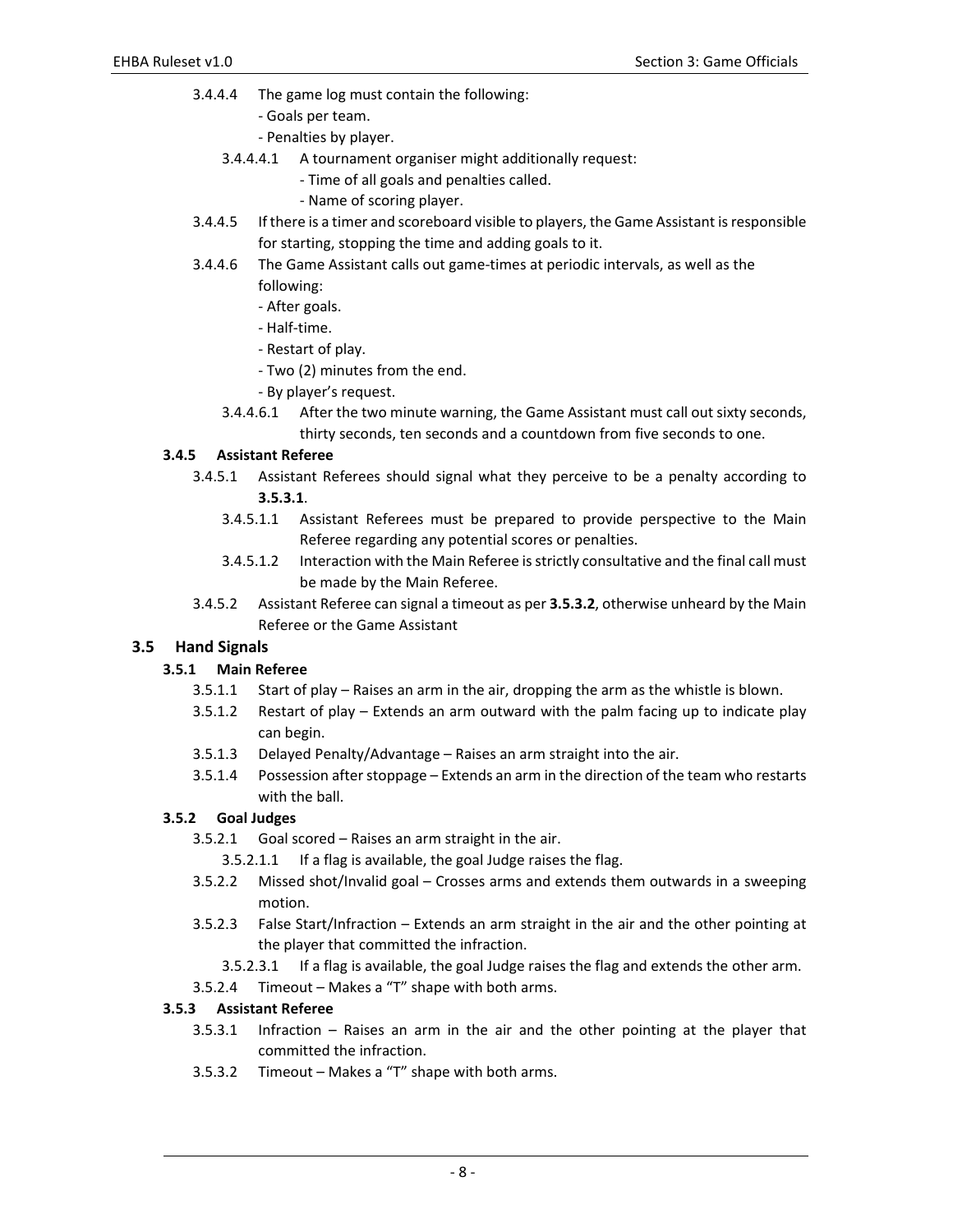# **Section 4: Ball Play**

## **4.1. Possession**

- 4.1.1. The player who made the last deliberate controlled touch on the ball with the mallet is considered to be in possession. The player in possession is referred to as the Ball Carrier.
	- 4.1.1.1. No player is considered to be in possession, or possession is forfeited, if either:
		- ‐ The ball moves approximately 3m away from the Ball Carrier.

‐ The ball moves so quickly through a player's immediate proximity they cannot make more than one (1) controlled touch on the loose ball.

- ‐ The Ball Carrier is unable to continue playing the ball with the mallet.
- 4.1.1.2. Possession is not forfeited by the Ball Carrier if a deliberate touch on the ball by an opponent does not hinder the Ball Carrier's ability to continue playing the ball with the mallet and its proximity to the ball remains within approximately 3m.

## **4.2. Shooting**

- 4.2.1. A shot is defined as an elastic collision between either end‐side of the mallet head and the ball.
- 4.2.2. Actively directing the ball by making contact with any part of the body or bike is not a shot.
- 4.2.3. A 'shuffle', 'ball‐joint', 'scoop' or 'carry', as per **5.3** through **5.6** is not a shot.
- 4.2.4. Any contact made with the shaft of the mallet is not a shot.
- 4.2.5. A ball deflecting on any surface or equipment coming from an action not being a shot is not considered a shot.

## **4.3. Shuffling**

4.3.1. A shuffle is defined as any contact between the elongated side of the mallet head and the ball.

## **4.4. Ball–Jointing**

- 4.4.1. Ball–jointing is defined as applying pressure on the ball using any hole or concave surface of the mallet head in order to trap it against any playing surface on the court.
- 4.4.2. Ball–jointing is permitted for a time period of two (2) seconds anywhere on the court.

## **4.5. Scooping**

- 4.5.1. A scoop is defined as maneuvering a ball cupped in any hole in the mallet using centripetal force to keep the ball cupped in such hole.
- 4.5.2. Scooping is permitted below the height of the player's handlebar or their opponent's if the opposite player is closer than approximately 3m as per **6.4.3.3**.
- 4.5.3. Scooping is permitted for no more than three (3) direction changes.

## **4.6. Carrying**

- 4.6.1. Carrying is defined as supporting the ball with the mallet head, with gravity providing the force which holds the ball in the mallet head.
- 4.6.2. Carrying is not permitted.

# **4.7. Grabbing**

- 4.7.1. Grabbing the ball is defined as using a hand to grip the ball.
- 4.7.2. Grabbing the ball is not permitted.
	- 4.7.2.1. A player may use either hand to stop the ball out of the air but must immediately deflect the ball to the ground below the point at which the ball was stopped.

## **4.8. Slapping**

- 4.8.1. Deliberately redirecting or add momentum to the ball with the hands, or the feet is considered slapping.
- 4.8.2. Slapping the ball is not permitted.
	- 4.8.2.1. A defensive player within their own crease may use the hands to redirect the ball, but may not grab, an airborne ball that is below shoulder height.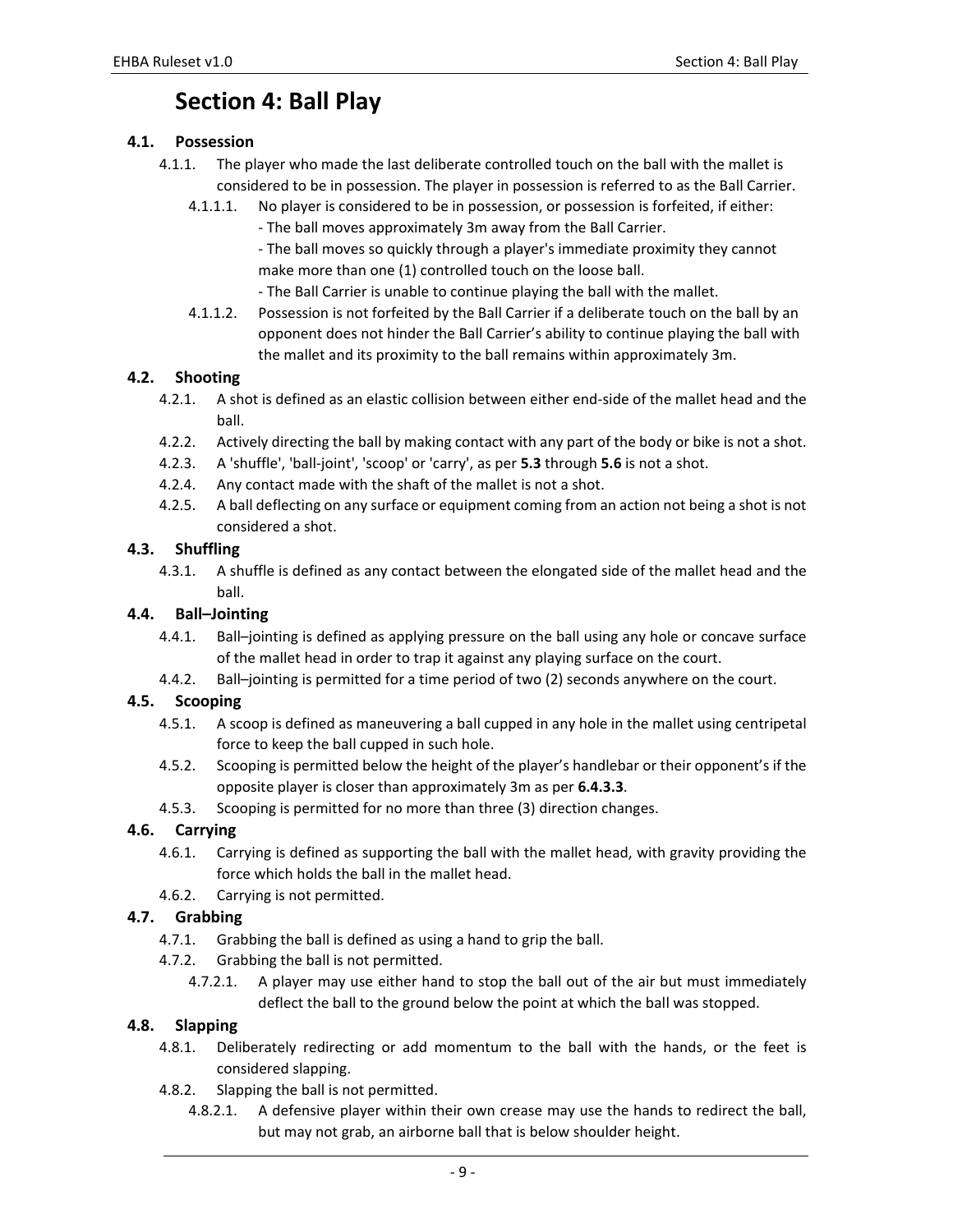# **Section 5: Game Mechanics**

## **5.1. Start of the Game**

- 5.1.1. Teams prepare for the joust according to **5.2**.
- 5.1.2. The Main Referee asks each team if they are ready. The team captain has to give a clear verbal confirmation or declination.
	- 5.1.2.1. The team captains can confirm by raising their hand in the air, or decline by putting their hand out straight and waving it from side to side.
- 5.1.3. When both teams signal that they are ready, the Main Referee raises their hand then blows the whistle, dropping the hand simultaneously, signaling the start.
	- 5.1.3.1. The Game Assistant starts the game clock at the whistle.
	- 5.1.3.2. Teams may joust for possession.

## **5.2. The Joust**

- 5.2.1. Each team positions themselves at their respective side of the court; their players stationary, on their bicycles, with rear wheel touching the boards behind the goal.
	- 5.2.1.1. A False Start is defined as players leaving the board prior to the whistle that starts the game.
		- 5.2.1.1.1. The Goal Judge must signal a False Start as per **3.5.2.3** if any player leaves the board prior to the whistle that starts the game.
		- 5.2.1.1.2. An advantage resulting from a team committing a False Start will result in a penalty and possession is granted to the team who lost the joust.
- 5.2.2. Jousting players must hold their mallet on the same side of their bike.
	- 5.2.2.1. By default, jousts will be right‐sided.
	- 5.2.2.2. Teams can agree on a left-sided joust, but must inform the Main Referee prior to the beginning of the game.
		- 5.2.2.2.1. In case of a disagreement, the side of the joust will be determined by the side the Majority of players hold their mallet.
	- 5.2.2.3. On a right-sided joust, the jousting player must ride to the left of their opponent as they pass each other. On a left‐sided joust, the jousting player must ride to the right of the opponent.
- 5.2.3. Only one (1) player per team may joust.
	- 5.2.3.1. Jousting players must maintain a straight line until a player makes contact with the ball.
	- 5.2.3.2. Any player that is rushing towards the ball at a consistent pace is considered to be jousting.
		- 5.2.3.2.1. Players may not desist jousting once they are approximately 3m away from the ball.
	- 5.2.3.3. All other players cannot challenge for possession or place themselves in the path of a jousting player until possession has been established by one player, or both jousting players fail to gain possession as they pass the ball.

## **5.3. Stoppage of Play**

- 5.3.1. The Main Referee signals a stoppage of play by blowing the whistle.
	- 5.3.1.1. Once the Main Referee signals a stoppage of play, play must stop regardless of the circumstances.
- 5.3.2. The game may be stopped for any of the following reasons:
	- ‐ Goal
	- ‐ Penalty
	- ‐ Out‐of‐play ball
	- ‐ Injury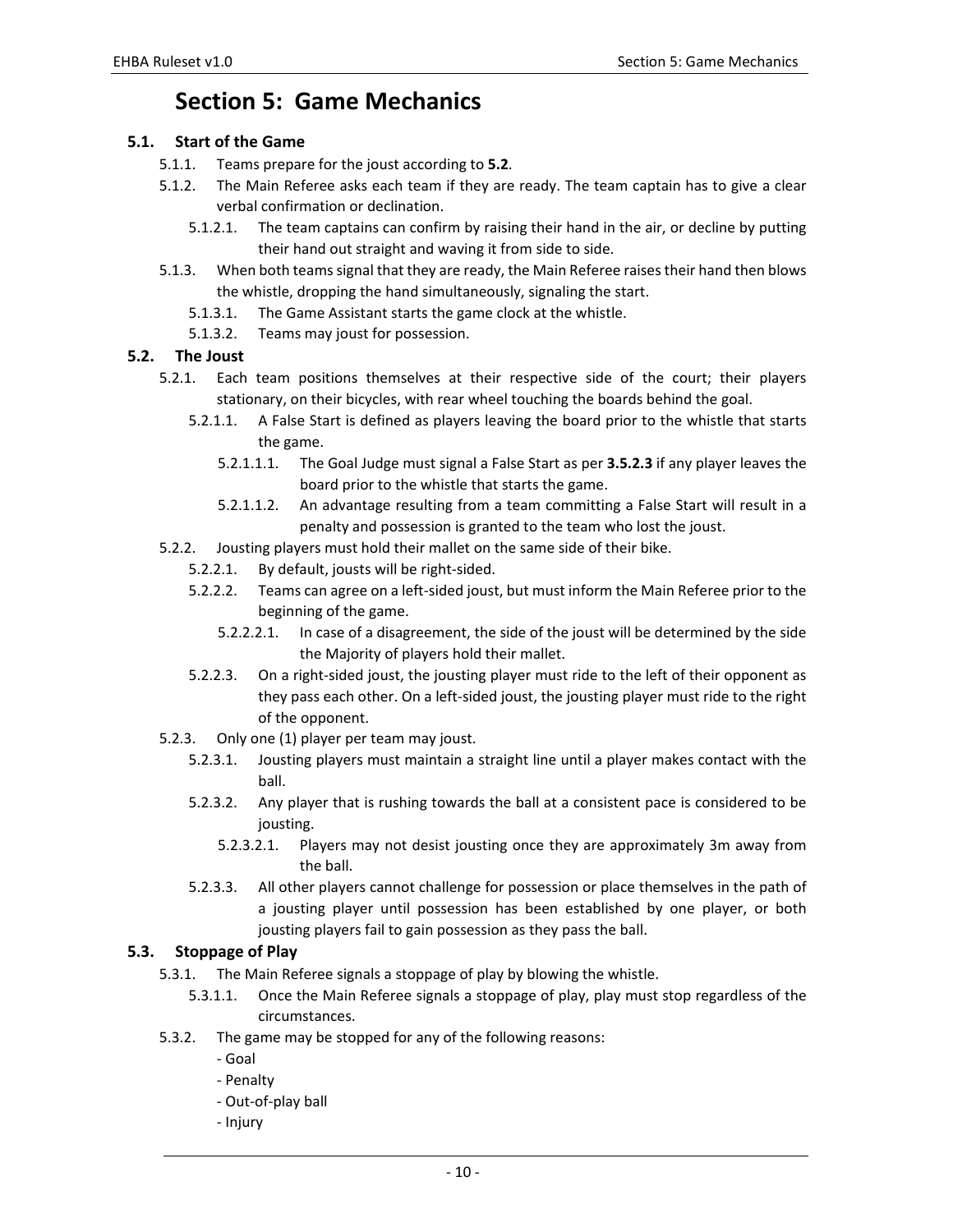- ‐ Shifted goal
- ‐ Time‐out
- ‐ Unsafe equipment
- 5.3.3. Teams must stop playing and return to their half of the court within 10 seconds of the whistle being blown.
- **5.3.4. 3v3 format** 
	- 5.3.4.1. The Game Assistant must stop the game clock at every stoppage of play.

#### **5.3.5. Squad Format**

- 5.3.5.1. The game clock keeps running, except for:
	- ‐ Injuries
	- ‐ Time‐outs
	- 5.3.5.1.1. During the last two (2) minutes of the game, the Game Assistant stops the game clock at every stoppage of play.

## **5.4. Restart of Play**

- 5.4.1. The Main Referee elicits verbal or visual confirmation that the team without possession is ready to begin play.
	- 5.4.1.1. The Main Referee may blow two short bursts on the whistle to elicit the confirmation of the team.
	- 5.4.1.2. If the team without possession does not communicate that they are ready within ten (10) seconds, a Delay of Game Penalty is issued as per **6.1.1**.
- 5.4.2. After the confirmation, the Main Referee indicates live play as per **3.5.1.2** and announcing "10 seconds to cross".
	- 5.4.2.1. If the team with possession does not begin play within 10 seconds of the other team confirming they are ready the team without possession can begin play by crossing the half‐court line.
		- 5.4.2.1.1. The Main Referee signals "game on".
		- 5.4.2.1.2. The Game Assistant starts the game clock.
- 5.4.3. Play begins and the clock starts when the ball or a player from the team in possession crosses the half–court line.
	- 5.4.3.1. The Main Referee indicates the start of the clock by announcing "game on".
	- 5.4.3.2. Players from the team not in possession cannot engage the other team prior to the start of play.

## **5.5. End of the Game**

- 5.5.1. The official game clock marks the end of the game.
- 5.5.2. The Main Referee signals the end of the game with two long whistles.

## **5.6. Scoring**

## **5.6.1. Goals**

- 5.6.1.1. A point is awarded when the entire ball crosses the entire Goalmouth Line after having originated from a 'shot' as defined in **4.2**.
	- 5.6.1.1.1. A shot may subsequently deflect off of any surface except the elongated side of an offensive player's mallet head or the shaft of an offensive player's mallet before crossing the Goalmouth Line and be deemed valid.
- 5.6.1.2. The Goal Judge signals a goal as per **3.5.2.1** and play restarts as per **5.4**.

# **5.6.2. Invalid Goals**

- 5.6.2.1. No points will be awarded to a ball crossing the entire Goalmouth Line resulting from an action by an offensive player not being a shot.
- 5.6.2.2. No points will be awarded on any of the following situations:
	- ‐ Any ball crossing the entire Goalmouth Line after the whistle is initially blown.
	- ‐ Any action on the ball occurring prior to play starting as per **5.4.3**.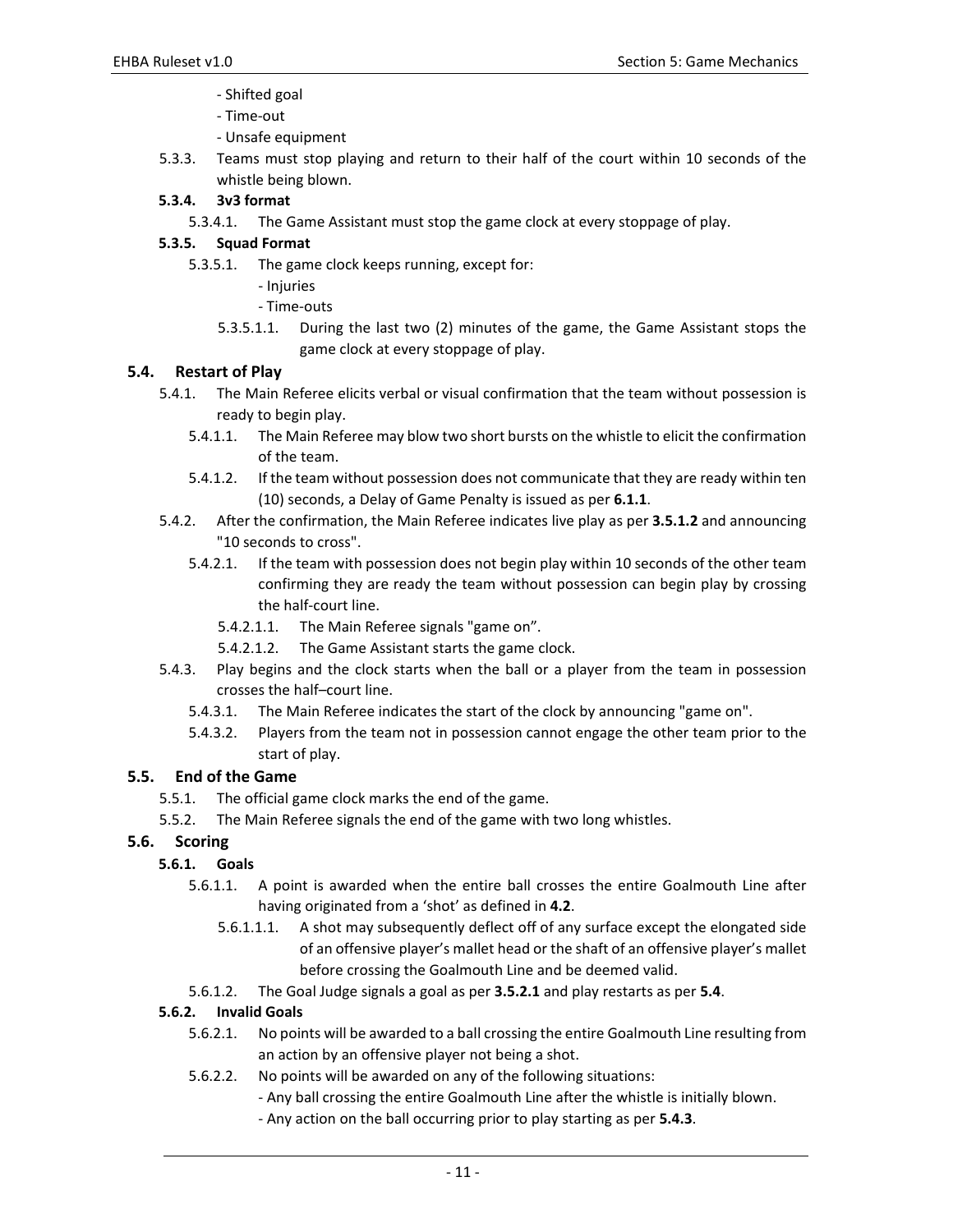‐ An offensive player commits an infraction prior to a shot crossing the Goalmouth Line.

- 5.6.2.3. The Goal Judge signals an invalid goal as per **3.5.2.2**.
- 5.6.2.4. The offensive team forfeits ball possession and play restarts as per **5.4**.

#### **5.6.3. Own Goals**

- 5.6.3.1. A point is awarded to the opposite team when any action on the ball by a player results in the entire ball crossing the entire Goalmouth Line of their defending Goal
- 5.6.3.2. The goal Judge signals an own goal as per **3.5.2.1** and play restarts as per **5.4**.

# **5.7. Ball Out of Play**

## **5.7.1. Out of Bounds**

- 5.7.1.1. A ball is considered out of bounds when it leaves the court or when it bounces off any object above the boards.
	- 5.7.1.1.1. Possession is forfeited by the team which last touched the ball, including deflections off of a player's body or bike.

## **5.7.2. Lodged ball**

- 5.7.2.1. A ball is considered lodged when it becomes entangled, trapped or otherwise stuck in a player's equipment or court facility.
	- 5.7.2.1.1. Possession is forfeited by the team that had the ball lodged in their equipment.
	- 5.7.2.1.2. Possession is forfeited by the team which last touched the ball, including deflections off of a player's body or bike if the ball is lodged on a court facility.

# **5.8. Injury**

- 5.8.1. Stoppage of play for an injury is called at the discretion of the Main Referee, should they determine that a player is in need of immediate attention.
	- 5.8.1.1. There is no time limit issued for a stoppage of play in the case of injury.
	- 5.8.1.2. Players are not subject to return to their half of the court as per **5.3.3** if concerned for the safety or well-being of a player, in which case they may assist such player.
- 5.8.2. Possession will be returned to the team that had it at the stoppage, unless a penalty is to be issued by the Main Referee.
- 5.8.3. The game will restart according to **5.4** following recovery by the injured player or the introduction of a replacement player as per **5.9**.

# **5.9. Player Replacement**

## **5.9.1. 3v3 Format**

5.9.1.1. A team may appeal to the Main Referee for the replacement of a player in the case of injury or other outstanding circumstances during the course of a game or between games.

## **5.9.2. Squad Format**

- 5.9.2.1. A team may not replace any players during a game.
- 5.9.2.2. A team may not appeal to the Main Referee for replacement of a player until the team has less than four (4) uninjured players available to play.

## **5.9.3. General Replacement Procedure**

- 5.9.3.1. Replaced players forfeit eligibility to play for any other team for the duration of the tournament.
- 5.9.3.2. The only eligible players for replacement are players who are not entered into the tournament, or players who have already been eliminated from the tournament prior to the current stage or elimination round of games.
- 5.9.3.3. A substitute player can only be replaced on the team by the original player or by subsequent injury.
	- 5.9.3.3.1. Should an original player rejoin a team after a replacement, the team forfeits the opportunity for secondary replacement for that player.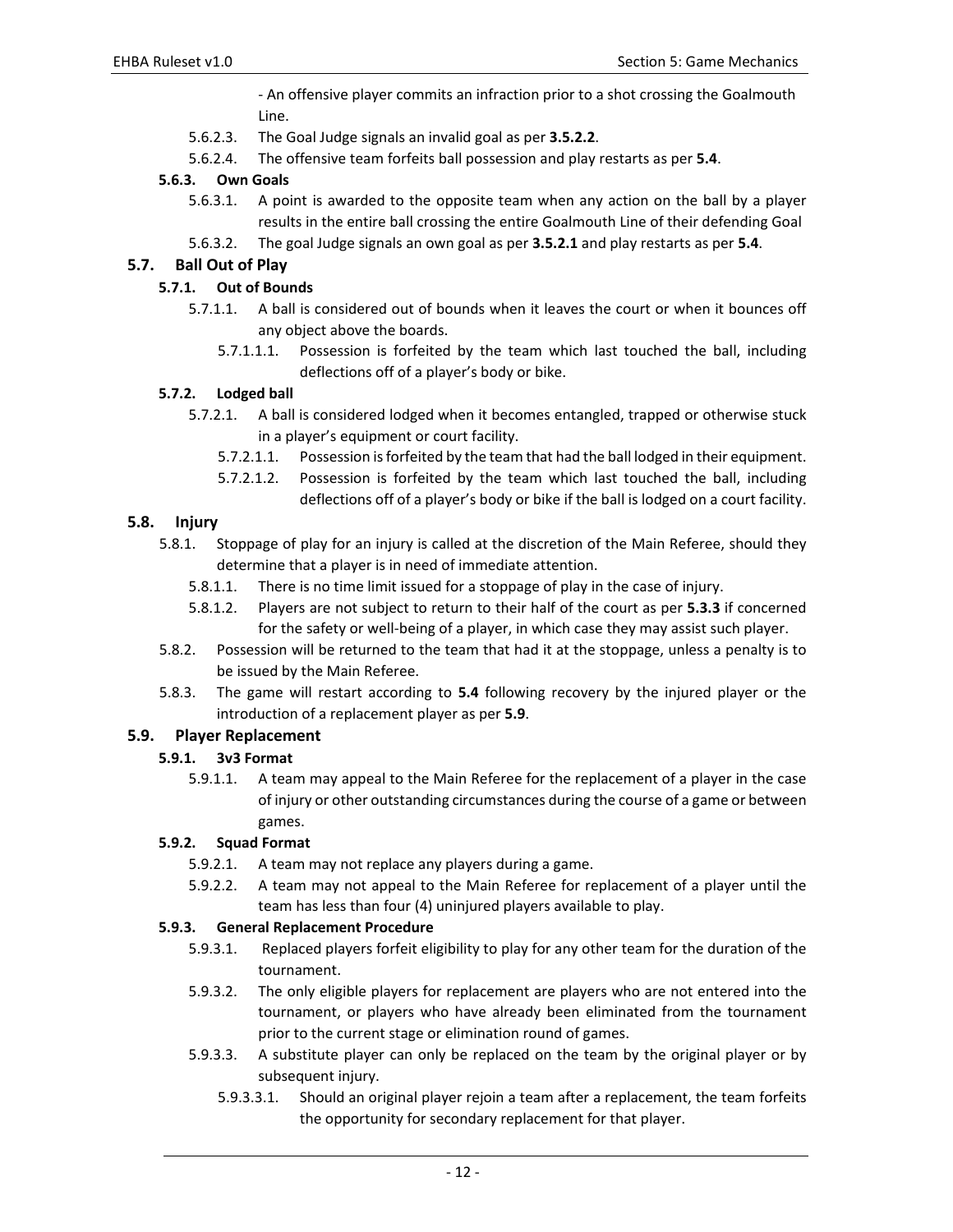- 5.9.3.3.2. Additional injury, or inability of the player to continue, results in the team continuing without that player for the remainder of the tournament.
- 5.9.3.4. A team is given a reasonable amount of time ‐ not exceeding 5 minutes to find a replacement and have that player approved by the Head Referee.
- 5.9.3.5. If a player is ejected from the tournament their team can only appeal for replacement after the game in which they were ejected.

## **5.10. Timeouts**

- 5.10.1. A team is granted two (2) timeouts per game of up to two (2) minute duration each.
	- 5.10.1.1. Timeouts can be requested and taken consecutively if needed.
		- 5.10.1.1.1. A team not ready to play at the ten (10) second time limit past the two (2) minutes of their first timeout must request, if available, their second timeout to extend the stoppage of play.
- 5.10.2. During any stoppage of play, either team may call for a timeout in order to extend the ten (10) second time‐limit before play resumes.
	- 5.10.2.1. The team who is entitled possession when the game restarts does not forfeit their possession to their opponent.
- 5.10.3. During live game play, a team can call for a stoppage in play by gaining possession and audibly yelling "Timeout" to the Main Referee.
	- 5.10.3.1. The team forfeits possession to the opponent,
		- 5.10.3.1.1. Timeouts requested during live play due to a broken ball or an injured player requiring immediate medical attention will result in the team keeping possession after play restarts and have no influence on their team's timeout allotment.
	- 5.10.3.2. Goal judges and the Assistant Referee may signal the request to the Main Referee as per **3.5.2.4**.
- 5.10.4. At the expiration of the timeout, or when the team which called for the timeout declares they are ready, the game may restart as per **5.4**.

## **5.10.5. 3v3 Format**

- 5.10.5.1. Mechanical issues requiring repair on a player's bike or equipment, caused by the opposing team may be granted a five (5) minute timeout by the Main Referee.
	- 5.10.5.1.1. This timeout has no influence on a team's timeout allotment.
	- 5.10.5.1.2. A team may extend into their available timeouts if needed.
	- 5.10.5.1.3. The team who is entitled possession when the game restarts does not forfeit their possession to their opponent.

## **5.10.6. Squad Format**

5.10.6.1. Mechanical issues requiring repair on a player's bike or equipment will result in the substitution of the player by another member of their team with no stoppage of play as per **5.13**.

## **5.11. Shifted Goal Position**

- 5.11.1. If the goal shifts position, the Goalmouth Line as defined in **2.1.4.4** remains the defining threshold the ball must cross for a point to be awarded.
	- 5.11.1.1. The Main Referee may award a point to a team for a shot deviated by a shifted goal that would have otherwise crossed the Goalmouth Line.
- 5.11.2. The Main Referee may stop game play if the position of the goal has shifted greatly enough to inhibit a Goal Judge's ability to determine whether a point is scored or it is apparent that the shifted position of the goal is affecting game play.
- 5.11.3. A goal shifted from its original position by unintentional and circumstantial game play will not result in a penalty.
- 5.11.4. Possession is kept by the team that had it at the stoppage.
	- 5.11.4.1. If no team had possession at the stoppage, the game restarts by a joust as per **5 .2**.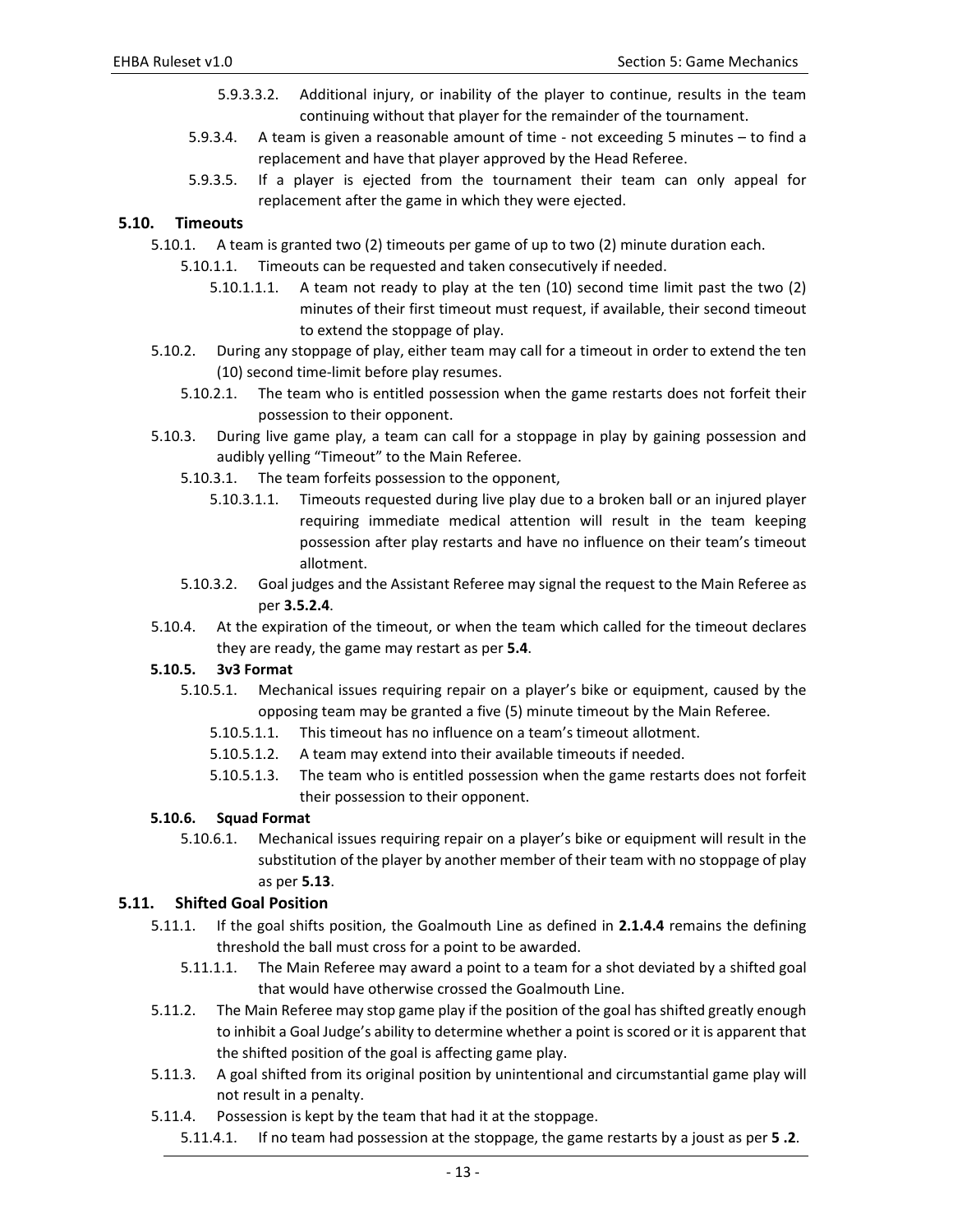- 5.11.5. A shifted goal returned to its original position by the goal judge as per **3.4.3.3** not interfering with play will not result in a stoppage of play.
	- 5.11.5.1. A defending player in the crease may adjust a slightly shifted goal to its correct position if the action does not interfere with play in any way.

## **5.12. Unsafe Equipment**

- 5.12.1. The Main Referee may to stop the game if at any point during play they deem a player's equipment to be unsafe.
- 5.12.2. The team must resort to their timeout allowance to sort the problem or to swap bikes.
	- 5.12.2.1. If the problem cannot be fixed or there is no replacement bike available within the allowed time, play will resume without the player in question in a Player Advantage for the opposite team.
	- 5.12.2.2. The excluded player can reintegrate the game at the next stoppage of play.
- 5.12.3. The Main Referee may allow a five (5) minute timeout to sort any issues resulting from external factors such as a crash.
- 5.12.4. The Main Referee must approve the equipment of the player prior to the restart of play
	- 5.12.4.1. In the case of the equipment not being deemed safe by the Main Referee, the player will be excluded from the game until they can sort the problem.

## **5.13. Bench Mechanics – Squad Format**

- 5.13.1. A team is allowed to substitute any of their bench players for one of the 3 active players on the court by entering and exiting through their designated door on their defensive half of the court.
- 5.13.2. Prior to a new player entering the court, the player attempting to exit the court must be within the transition area that is a  $3 \pm 0.5$ m boundary from the center of their team's designated door.
	- 5.13.2.1. If either player entering or exiting the court interacts with a loose ball or interferes with an opponent carrying ball while the substitution is occurring, an Illegal Substitution infraction is called as per **6.1.5**.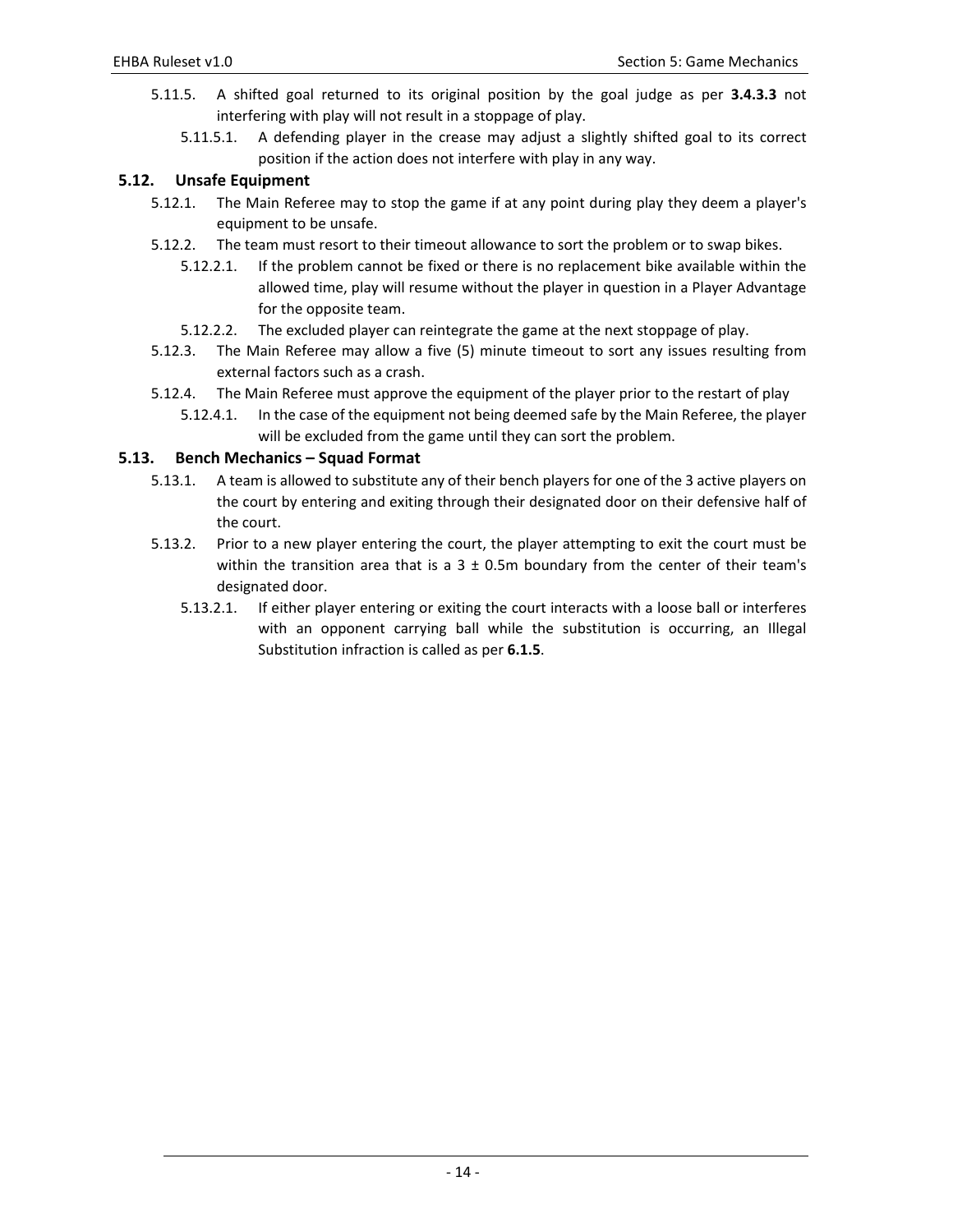# **Section 6: Infractions**

## **6.1 Technical Infractions**

## **6.1.1 Delay of Game**

- 6.1.1.1 A team prevents the restart of play as per **5.4**.
	- 6.1.1.1.1 A Personal Foul will be automatically issued to the team captain on the first infraction.
	- 6.1.1.1.2 Any subsequent infractions will be issued a Minor Penalty to the team captain.
- 6.1.1.2 A player pins the ball with their mallet or bicycle while leaning against the boards, preventing other players from playing the ball.
- 6.1.1.3 A player blatantly scoops or throws the ball out of play.
- 6.1.1.4 A player blatantly shifts the position of the goal as per **5.11**.

## **6.1.2 Unsporting Behaviour**

- 6.1.2.1 A player is deemed to be behaving in an unsporting manner by, but not limited to any of the following criteria:
	- ‐ General and continued disrupting of game proceedings.
	- ‐ Excessive protest of game officials.
	- ‐ Being actively involved in play after dabbing.
	- ‐ Failure to leave the play after dabbing, resulting in an advantage for their team.
	- ‐ Engaging or screening a dabbed player or making their equipment more difficult to retrieve.
	- ‐ Creating an unfair advantage for their team.
	- 6.1.2.1.1 Moving the dropped mallet of a dabbed player interfering with play will not result in unsporting behaviour infraction as per **6.4.8.2.2**.
- 6.1.2.2 Unsporting behaviour will result in either a Minor, Major or Player Misconduct Penalty.
	- 6.1.2.2.1 A player engaging in verbal or physical assault of a game official, Event Organizer, Spectator, or any other Player will be automatically issued a Player Misconduct Penalty.

## **6.1.3 Interference**

#### 6.1.3.1 **Bike Interference**

- 6.1.3.1.1 Bike interference, 'Screening', or 'blocking' and is defined as actively using bike movement and position to abruptly and/or continuously block an opponent not in possession from:
	- ‐ Gaining a defensive or offensive position on the court.
	- ‐ Taking a direct line to a loose ball.
	- ‐ Challenging the player in possession.
	- 6.1.3.1.1.1 A bike interference infraction is called when a player who is not in possession screens an opposing player who is not in possession.
- 6.1.3.1.2 All players not in possession have the right to the space they occupy.
	- 6.1.3.1.2.1 A penalty is not issued if a player is occupying their own space when stationary, or is moving at a predictable and constant speed when taking their own offensive or defensive position on the court.
	- 6.1.3.1.2.2 A stationary and/or momentary 'screen' does not result in a penalty if the action incidentally meets the position of the player.
	- 6.1.3.1.2.3 Natural impedance of an opponent based on position and velocity does not result in a penalty.
- 6.1.3.1.3 When contesting a loose ball, all players challenging for possession must move directly and naturally towards the ball or concede the ball.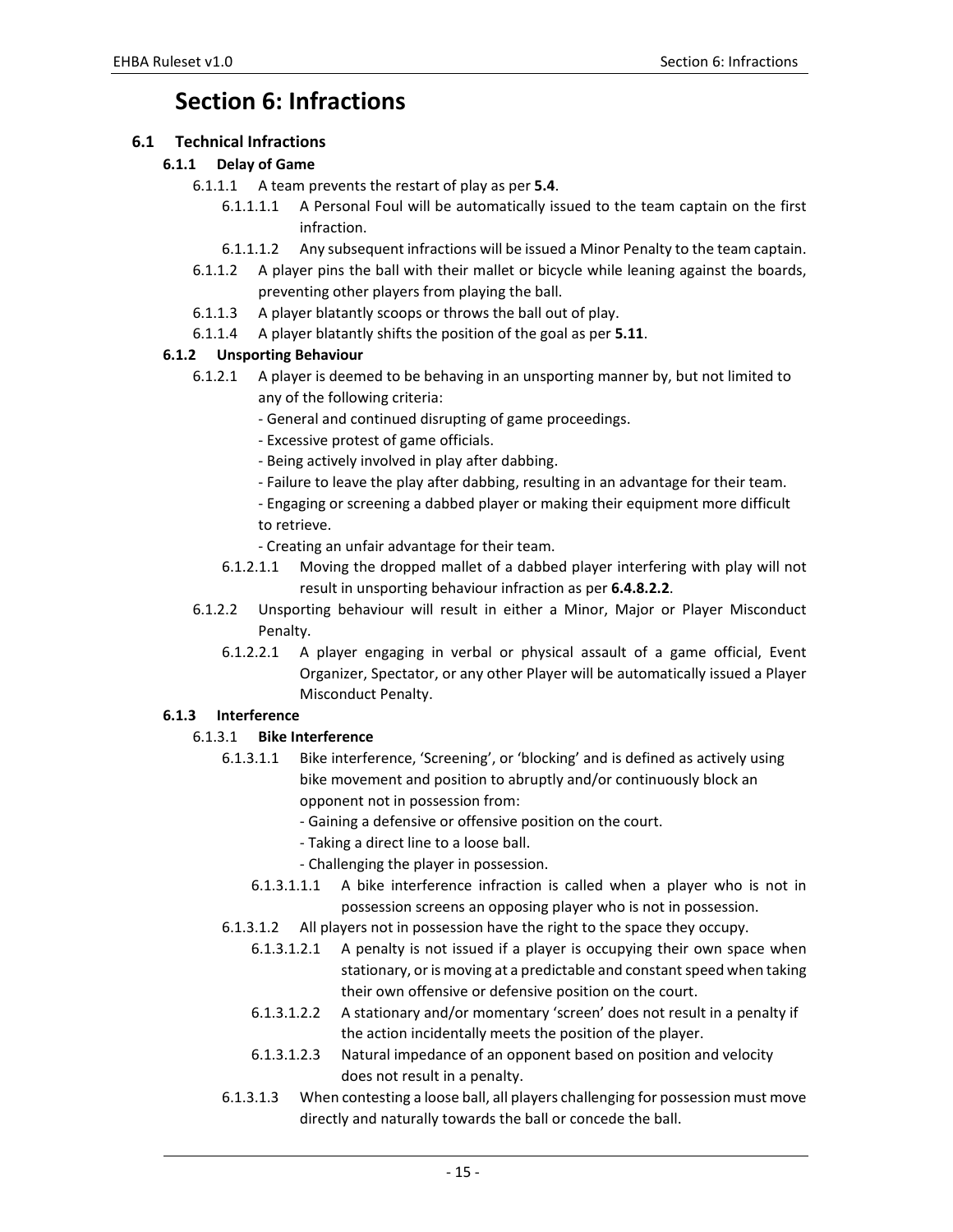- 6.1.3.1.3.1 A penalty is not issued if the nearest player to a loose ball utilizes a 'screen' within approximately 3m of the loose ball to safely gain possession.
- 6.1.3.1.3.2 A bike interference infraction is called if the player challenging for possession uses a screen to concede possession to another member of their team.
- 6.1.3.1.4 A player who is not in possession is entitled to attempt a screen on the Ball Carrier.
	- 6.1.3.1.4.1 If a player in possession concedes or losses possession, that player can no longer be screened.

## 6.1.3.2 **Body Interference**

- 6.1.3.2.1.1 A body interference infraction is called when a player initiates physical contact with an opponent who is not in possession.
	- 6.1.3.2.1.1.1 Players challenging for possession of a loose ball may engage each other physically as per **6.3** within 3m of the ball.

## 6.1.3.3 **Mallet Interference**

- 6.1.3.3.1 A mallet interference infraction is called when a player uses their mallet to initiate or continue contact with the mallet of an opposing player who is not in possession or obstruct their free and open movement.
	- 6.1.3.3.1.1 Mallet on mallet contact when challenging for possession of a loose ball within 3m from the ball will not result in mallet interference penalty.
	- 6.1.3.3.1.2 A player using their mallet to initiate contact with the mallet of an opposing player, to concede possession to a defensive player within the crease will not be issued a mallet interference penalty.

## **6.1.4 Crease Violation**

- 6.1.4.1 Only one defensive player is allowed to be within the crease prior to the ball/Ball Carrier for more than 3 seconds.
	- 6.1.4.1.1 A crease violation penalty will be issued to any additional defensive player or any offensive player who is within the crease for more than 3 seconds prior to the ball/Ball Carrier.
- 6.1.4.2 At the point the ball/Ball Carrier enters the crease, players can also enter the crease to make a fair play on the ball.
- 6.1.4.3 When the ball exits the crease, all players except one (1) defensive player are required to remove themselves within the 3 second time limit.
	- 6.1.4.3.1 If a player uses their bike, body or mallet to prevent an opponent from exiting the crease within the 3 second time limit, a penalty is not issued on the player who remains in the crease.
- 6.1.4.4 If a Crease Violation is committed while the opponent has no scoring opportunity a ball turnover is issued on the first occurrence of the infraction.
	- 6.1.4.4.1 Subsequent violations will result in a Minor Penalty regardless of which player on the team commits the infraction.
- 6.1.4.5 If the penalty is committed while their opponent has a clear scoring opportunity because of a shot, pass or loose ball in or near the crease, a Minor Penalty is issued immediately on the first occurrence of the infraction.
	- 6.1.4.5.1 Subsequent infractions committed while their opponent has a clear scoring opportunity because of a shot, pass or loose ball in or near the crease, are elevated to a Major Penalty regardless of which player on the team commits the infraction.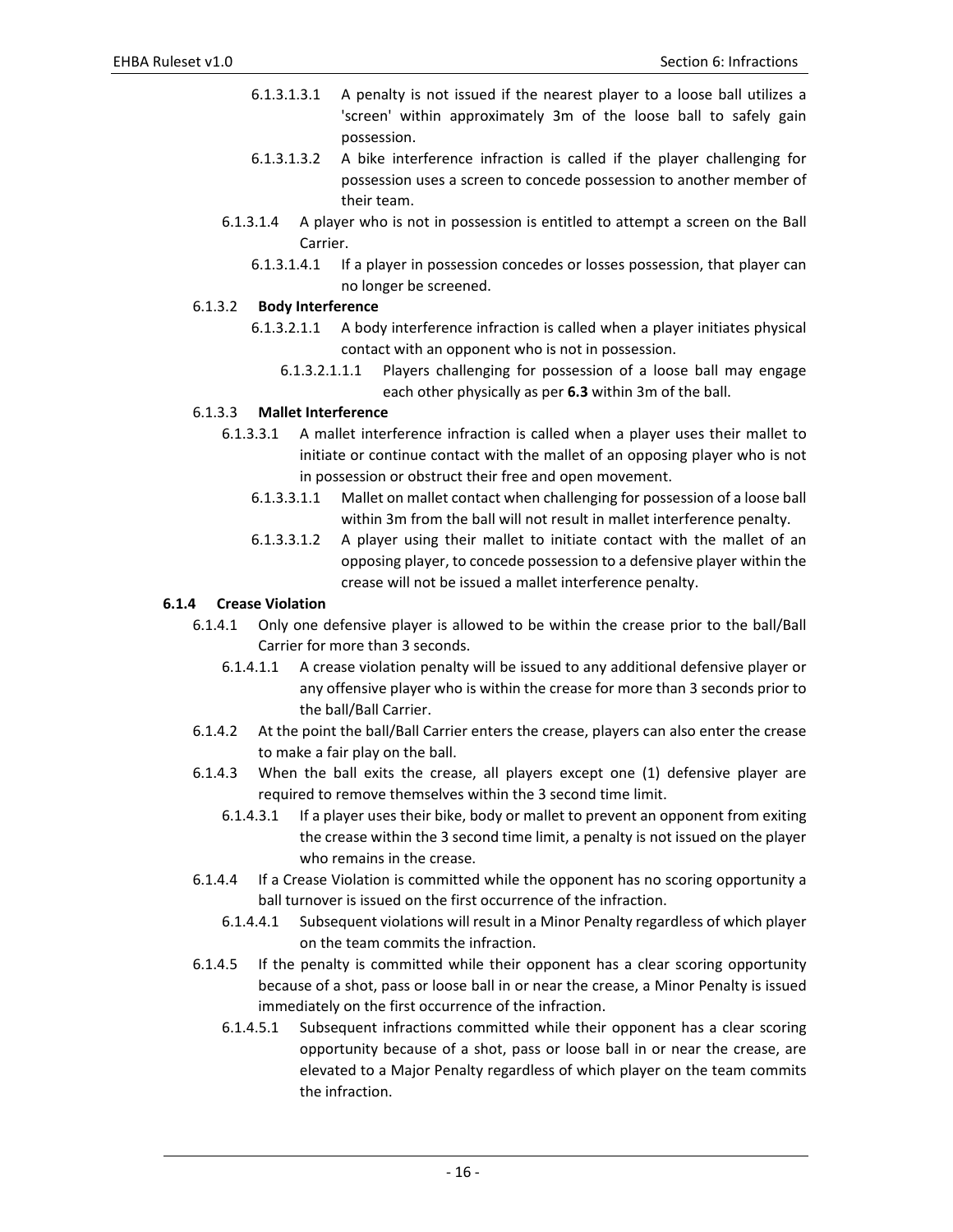#### **6.1.5 Illegal Substitution – Squad Format**

- 6.1.5.1 A player exiting the court must have at least one wheel in the designated transition area around their team's door before the player entering can cross the threshold of the court.
- 6.1.5.2 During a substitution, players within the transition area around their team's door must not actively interfere with the ball or an opposing player.
	- 6.1.5.2.1 A Minor Illegal substitution penalty will be issued to the player who actively interferes with the ball or an opposing player from within the transition area during a substitution.
- 6.1.5.3 A loose ball contacting either player but not actively redirected, will not result in an illegal substitution penalty regardless of which player it hits or whether both players are on the court.
- 6.1.5.4 More than 3 players from the same team on the court at the same time actively involved in play will result in a Major Penalty issued to the player who last entered the court.
	- 6.1.5.4.1 The penalized team must select one other active player to sit on the bench for the duration of the Player Advantage.

## **6.2 Bike Handling Infractions**

#### **6.2.1 Dabbing**

- 6.2.1.1 A player is considered to dab, or be dabbed, when their foot rests on anything other than their own bike or the vertical face of the boards.
	- 6.2.1.1.1 A player's foot cannot touch the ground, goals or other player's bodies or equipment.
- 6.2.1.2 A player that leans with any portion of their body against the goal for stability is considered a dabbed player.
	- 6.2.1.2.1 The Goal Judge may signal a dab according to **3.5.2.3**.
	- 6.2.1.2.2 The Main Referee or the Goal Judge announces to the player of the dab.
- 6.2.1.3 A player's hand may not grab onto anything other than their own bike, mallet, or ball as outlined in **4.7**.
- 6.2.1.4 Holding, grabbing or otherwise resting on the goal or the top of the boards is considered a dab.
	- 6.2.1.4.1 Resetting the goal position as per **5.11.5.1** will not result in a dab.
- 6.2.1.5 A dabbed player is considered out of play and cannot interfere with play by using their bike, body or mallet to impede an opponent from making a play on the ball or Ball Carrier.
- 6.2.1.6 A dabbed player cannot be engaged or screened.
	- 6.2.1.6.1 The Main Referee issues an unsporting behaviour penalty as per **6.1.2.1**.
- 6.2.1.7 A dabbed player must go to tap their mallet on the boards at the designated tap‐in area.
- 6.2.1.8 A dabbed player is allowed a reasonable amount of time to withdraw from the area of play.
	- 6.2.1.8.1 The Main Referee may issue a penalty if a dabbed player interferes with the game play in a way that results in an advantage for their team.
	- 6.2.1.8.2 If a dabbed player blocks a shot on their own goal that would have otherwise crossed the Goalmouth Line, the Main Referee awards a point to the shooter's team as per **7.5.1**.

#### **6.2.2 Toppling**

6.2.2.1 A toppling infraction is called when a player causes one or more opponents to dab or crash during a contact in which they dab before or after the other player or players.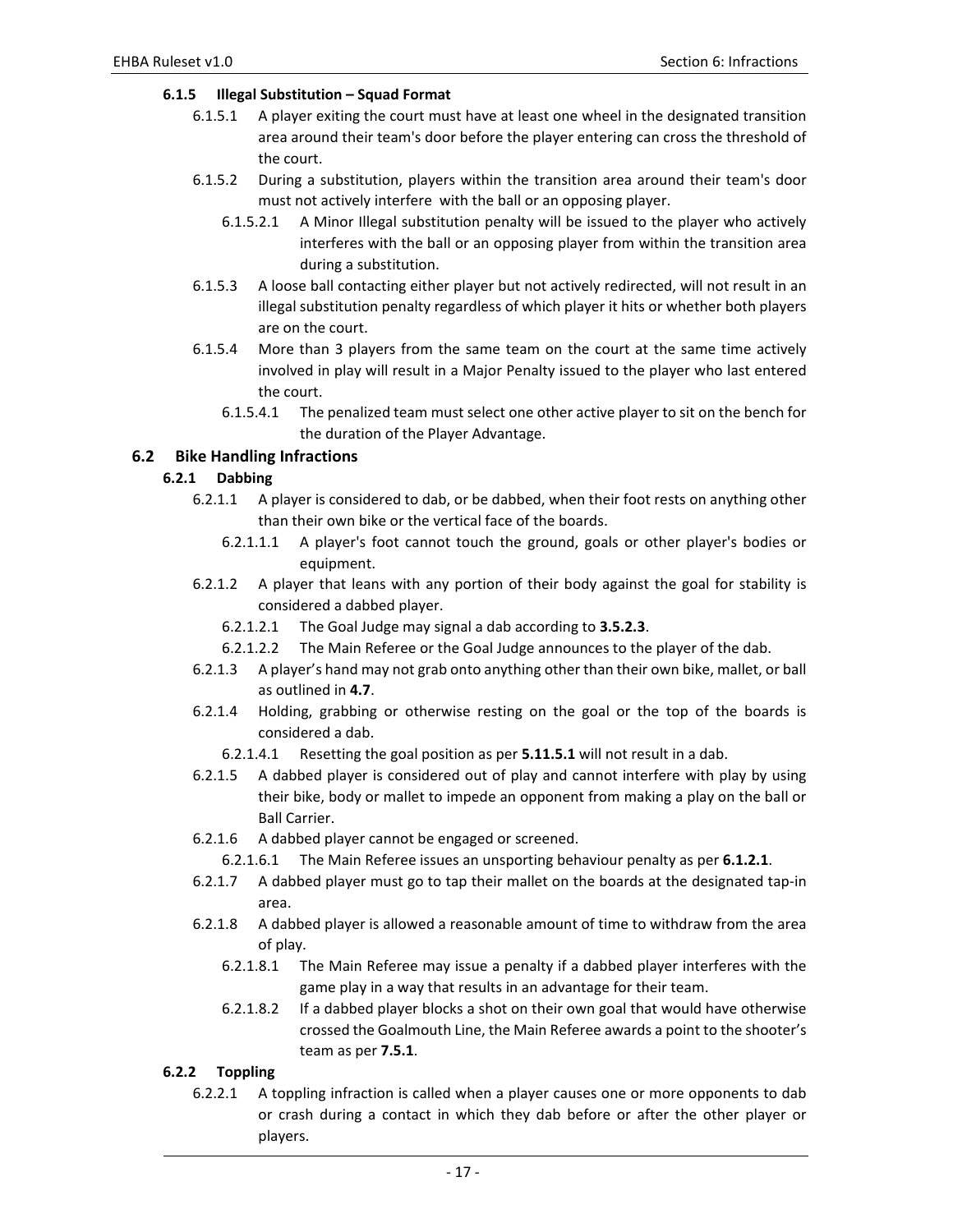6.2.2.2 A player in the process of losing their balance causes one or more opponent to dab or crash regains their balance solely by the contact with the dabbed player or players will be issued a toppling penalty.

## **6.2.3 Bike Contact**

- 6.2.3.1 A player who uses, accelerates or maneuvers their bike to initiate contact with the opponent or the opponent's equipment is issued a bike contact infraction.
	- 6.2.3.1.1 A T–bone bike contact infraction is called when a player initiates contact with an opponent, carrying momentum with their wheel or pedal into the opponent in the direction they are traveling.
	- 6.2.3.1.2 A slapping bike contact infraction is called when a player initiates contact with an opponent by skidding or pivoting either wheel of their bike into the opponent laterally or rotationally.
	- 6.2.3.1.3 A sweeping bike contact infraction is called when a player uses their front or rear wheel to make contact with a stationary player's mallet that is firmly established and planted on the ground.
	- 6.2.3.1.4 A pedaling bike contact infraction is called if two players are stationary in close contact and one player uses their pedal to initiate contact with an opponent or their equipment.
- 6.2.3.2 Incidental bike–on–bike contact is defined as contact between two players vying for possession that does not affect play and is not dangerous.
	- 6.2.3.2.1 No penalty is issued for bike contact deemed incidental.
- 6.2.3.3 The Main Referee holds discretion to call bike contact penalties for infractions not explicitly outlined if the bike contact causes a dab or prevents reasonable open movement on the court.

## **6.3 Bodily Contact Infractions**

## **6.3.1 Extension**

- 6.3.1.1 An extension infraction is called when a player extends their arm to use their elbow, forearm, or hand to initiate contact with another player or push another player after contact has been initiated.
	- 6.3.1.1.1 Principle physical contact must be made with the shoulder when engaging with an opponent.
	- 6.3.1.1.2 A player may tuck their arm up close to their body during the initiation and disengagement of contact.
	- 6.3.1.1.3 An extension infraction is only called if the player extends their arm upwards or outwards from the shoulder to initiate or disengage contact in a pushing, stabbing or punching manner.

## **6.3.2 Charging**

- 6.3.2.1 A player that is initiating contact has the responsibility to meet the opposing player "high and even."
	- 6.3.2.1.1 Contact to a player's lower back, kidney, or ribs; or contact that carries momentum through an opponent from behind is issued a Charging penalty.

## **6.3.3 Holding**

6.3.3.1 A holding infraction is issued when a player impedes the movement of an opposing player by holding their mallet, body, or bike with their body.

## **6.3.4 Kicking**

6.3.4.1 A kicking infraction is issued a Minor penalty when a player kicks an opposing player's body, equipment, or the ball.

## **6.3.5 Head Contact**

6.3.5.1 A head contact infraction is called when a player initiates contact with an opponent's head or neck with any part of their body.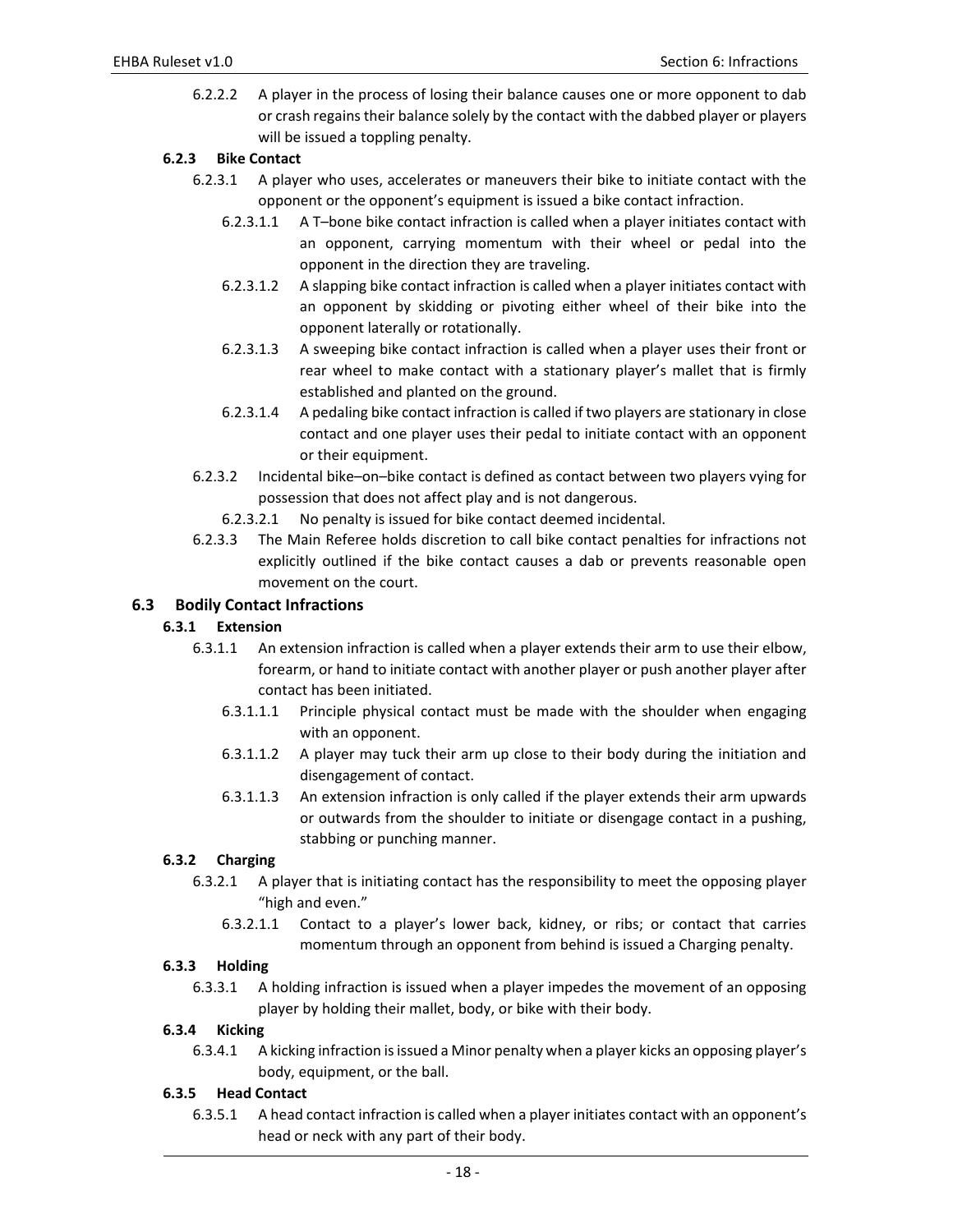## **6.3.6 Handlebar Contact**

6.3.6.1 A handlebar contact infraction is called when a player initiates contact with an opposing player's handlebar.

## **6.3.7 Steering Arm Contact**

6.3.7.1 A steering arm contact infraction is called when a player initiates contact with an opposing player's steering arm below the shoulder carrying momentum in the direction they are travelling.

## **6.3.8 Flagrance**

- 6.3.8.1 A flagrance infraction is called when a player uses excessive or disproportionate physical force on an opponent who is deemed by the Main Referee to be defenseless.
	- 6.3.8.1.1 Physical contact will be deemed excessive when a player engages in a way such that they cause themselves to crash.
- 6.3.8.2 A flagrance infraction is called if the player initiating physical contact abandons the tactical or strategic application of force in a manner deemed by the Main Referee to be reckless.

## **6.4 Mallet and Ball Handling Infractions**

## **6.4.1 Illegal Ball Handling**

6.4.1.1 An illegal ball handling infraction is called for any ball play not permitted as per **Section 4**.

# **6.4.2 Slashing**

- 6.4.2.1 A slashing infraction is called when a player swings at an opposing player's mallet shaft or body with upward, downward or sideways motion by the following criteria: ‐ A disproportionate response to otherwise natural play or in a violent fashion. ‐ Has the potential to cause damage or injury.
	- 6.4.2.1.1 Contact with an opponent's body or bike is not a requirement to issue a slashing penalty.

## **6.4.3 High Sticking**

- 6.4.3.1 A high sticking infraction is called when a player attempts to contact an airborne ball with the mallet at a height above the nearest opponent's handlebars within approximately 3m.
	- 6.4.3.1.1 A player located at a safe distance approximately 3m or more from their nearest opponent may place their mallet in the air, without swinging it, and deflect the ball to the ground directly below their mallet.
	- 6.4.3.1.2 A player is permitted to use their hand, with their mallet pointed straight down, to contact an airborne ball as per **4.7.2.1**.
- 6.4.3.2 A high sticking infraction is called to all contact to a player's body above the shoulders by an opponent's mallet.
- 6.4.3.3 A high sticking infraction is called if a scoop is raised above height of the player's handlebar or an opponent's handlebars within approximately 3m.
- 6.4.3.4 Windup and follow through associated with normal shooting motion that extends above the height of the nearest opponent's handlebars is only subject to a high sticking infraction if the Main Referee deems the swing to be unsafe or out of control in the following situations:

‐ If the shot requires a full rotation of the mallet from above the players head to the ground.

‐ If the follow‐through of the back‐hand swing extends above the nearest opponent's handlebars.

#### **6.4.4 Jamming**

6.4.4.1 A jamming infraction is called when a player causes an opponent to dab, or crash, by placing their mallet underneath their opponent's front or rear wheel.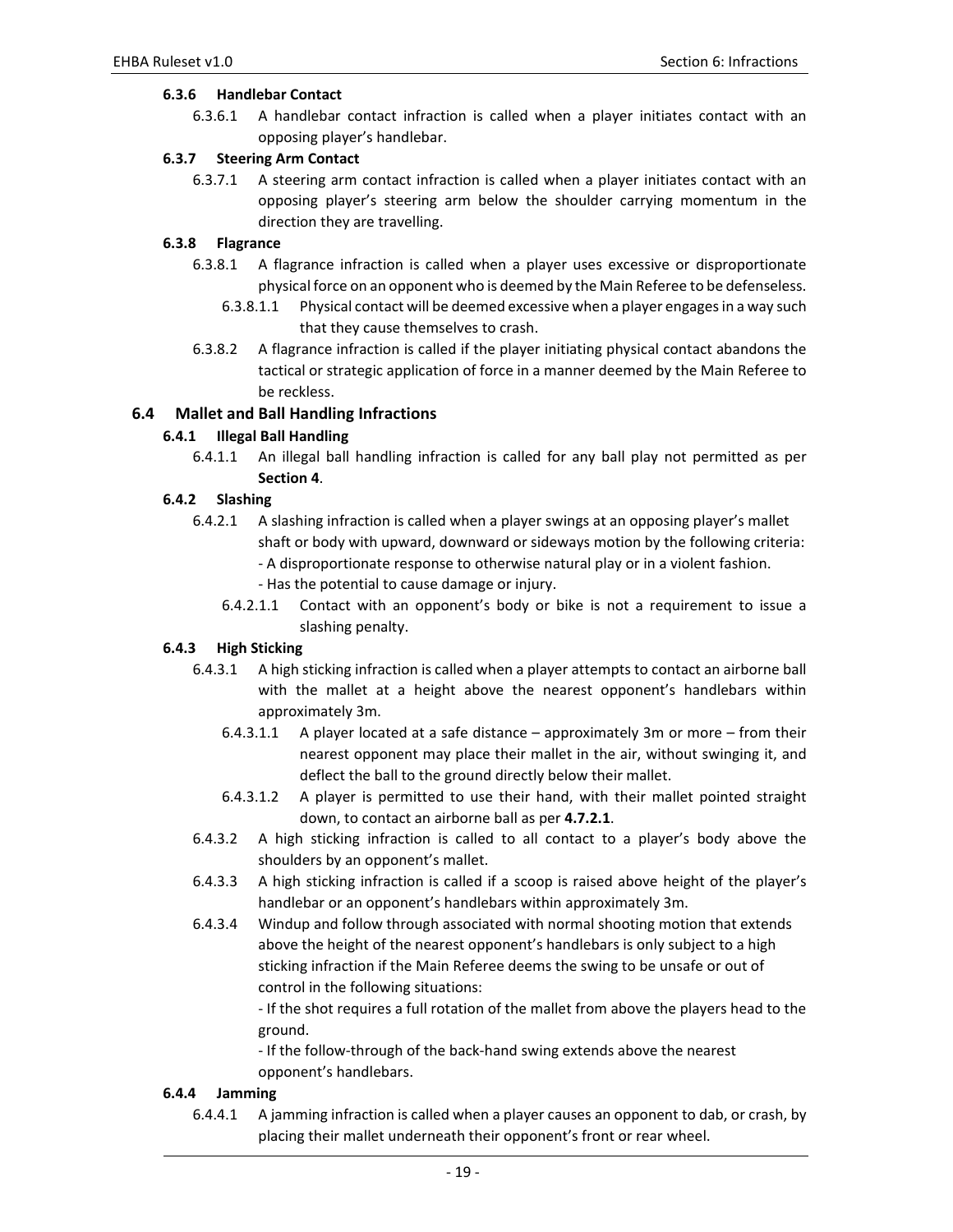- 6.4.4.1.1 No penalty is issued if a player incidentally rides over the firmly planted mallet of a static player.
- 6.4.4.2 A jamming infraction is called when a player's mallet gets caught in an opponent's bike causing them to dab.

## **6.4.5 Hooking**

6.4.5.1 A hooking infraction is called when a player hooks their mallet on an opposing player's bike or body.

# **6.4.6 Striking**

6.4.6.1 A striking infraction is called when a player hits an opponent's body with their mallet.

#### **6.4.7 Throwing**

- 6.4.7.1 A throwing infraction is issued a Minor Penalty when a player throws any part of their equipment during the game in a way that does not affect play.
- 6.4.7.2 A throwing infraction is issued a Player Misconduct penalty when a player throws any part of their equipment during the game and it makes contact with another player, the ball, Officials, spectators, or it causes another player to crash.
	- 6.4.7.2.1 If a player throws any part of their equipment directly in front of their own net to prevent an opponent's shot a point will be awarded to the team who shot the ball and the player will receive a Player Misconduct penalty.

## **6.4.8 Mallet Dropping**

- 6.4.8.1 A player is only allowed to have one mallet on the court at any given time.
	- 6.4.8.1.1 A mallet dropping infraction is called if a player has two mallets in the field of play at the same time.
	- 6.4.8.1.2 If a player's mallet is broken, they may not drop it to retrieve another; they must immediately remove the entire mallet from play.
	- 6.4.8.1.3 If a player drops their mallet in the course of play, they must pick it up, and are not allowed to use a backup mallet until the original mallet has been removed from the court.

6.4.8.2 Should a player drop their mallet, they may continue play without it.

- 6.4.8.2.1 A mallet dropping infraction is called if the dropped mallet causes a dab or affects play in any other way.
- 6.4.8.2.2 Defensive players may move the mallet of an offensive player if the ability to defend the goal is impeded.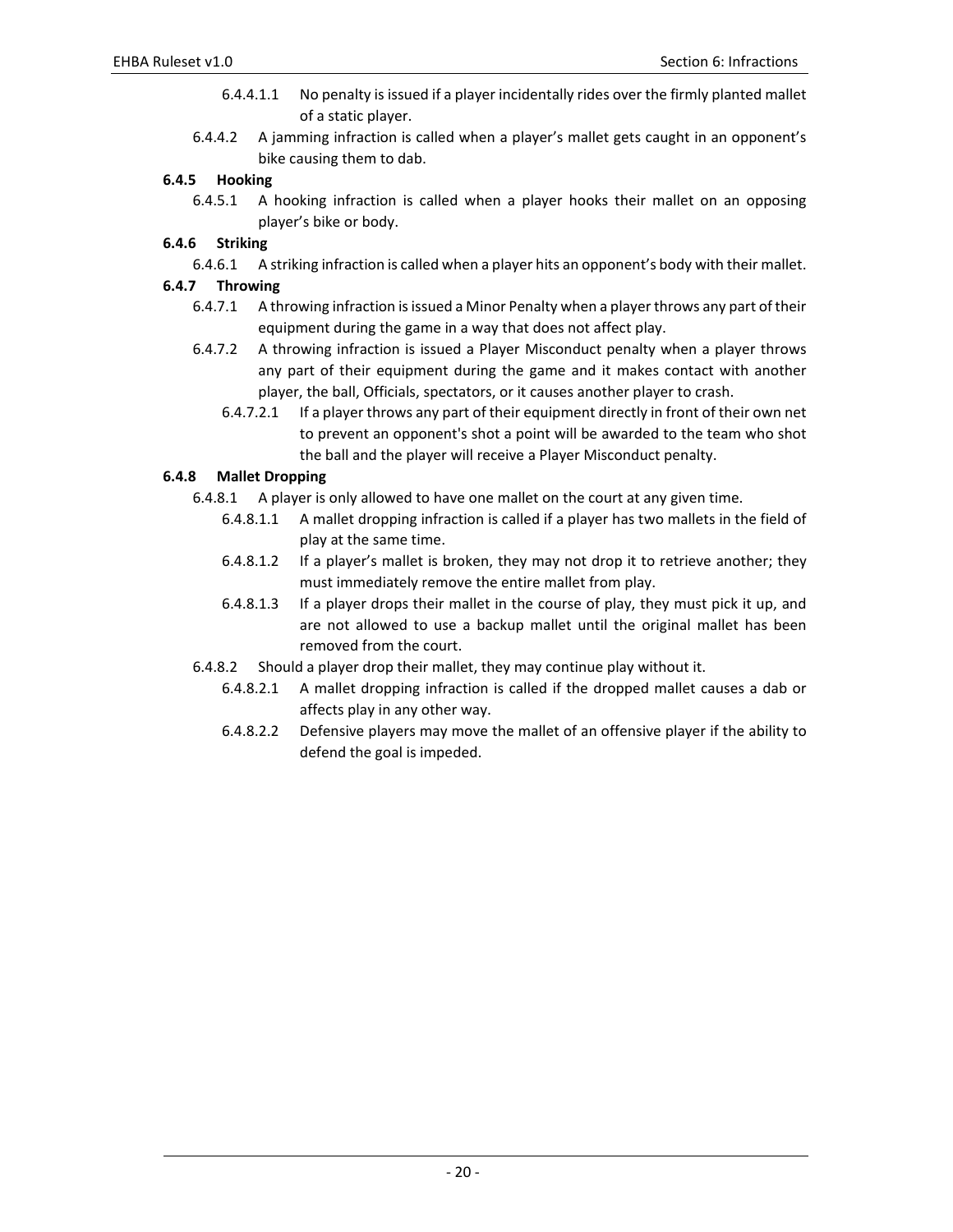# **Section 7: Penalties**

## **7.1 Ball Turnover**

- 7.1.1 A ball turnover is issued when a foul has been committed but no clear scoring potential or opportunity has been taken away due to the infraction occurring in neutral positioning.
- 7.1.2 Possession is granted to the fouled team and the game restarts according to **5.4**.

# **7.2 Minor Penalty**

- 7.2.1 A Minor Penalty is issued for an infraction that prevents a clear scoring-opportunity or significant advantage from the fouled team, or any other specific actions specified in **Section 6**.
- 7.2.2 A Minor Penalty is issued for any unintended or oblivious dangerous behaviour.
- 7.2.3 A Minor Penalty is issued for any infraction as per **Section 6** within the crease on the Ball Carrier.
- 7.2.4 A Minor Penalty may be issued due to personal foul procedure as per **8.5**.
- 7.2.5 Possession is granted to the fouled team and play restarts as per **5.4** with a Player Advantage of thirty (30) seconds as per **8.5**.
	- 7.2.5.1 The Player Advantage ends if the team on advantage scores.

# **7.3 Major Penalty**

- 7.3.1 A Major Penalty is issued for any action that the Main Referee deems to be excessively dangerous or reckless in nature, or if a player was already issued a Minor Penalty for the same infraction.
- 7.3.2 A Major Penalty may be issued due to personal foul procedure as per **8.5**.
- 7.3.3 Possession is granted to the fouled team and play restarts as per **5.4** with a Player Advantage of two (2) minutes.
	- 7.3.3.1 The Player Advantage continues for the duration of the penalty regardless of teams scoring.
	- 7.3.3.2 The Player Advantage ends if the team on advantage scores, only if the Major Penalty is issued due to personal foul procedure as per **8.6.1.2**.

## **7.4 Player Misconduct**

- 7.4.1 A Player Misconduct penalty is issued for inappropriate, aggressive, violent or abusive behaviour during a game or a tournament.
	- 7.4.1.1 If necessary, the Main Referee immediately stops game play to end an altercation.
- 7.4.2 Possession goes to the fouled team and the game restarts according to **5.4** with a Player Advantage that can range from:
	- ‐ five (5) minutes.
	- ‐ ten (10) minutes.
	- ‐ the duration of the game.
	- 7.4.2.1 The Main Referee may consult the Head Referee on the length of the penalty.
	- 7.4.2.2 Prior offenses and the impact of the infraction on the course of play will determine the severity of the penalty for both the player and their team.
- 7.4.3 If a team receives multiple Player Misconduct penalties in one game, the Main Referee stops the game immediately and the penalized team forfeits the game.
	- 7.4.3.1 The offending team is subject to tournament ejection based on review by the tournament organizers and Head Referee.
	- 7.4.3.2 The game is deemed forfeited with the resulting final score determined as per **3.4.1.4**.
- 7.4.4 A player committing an infraction that would be issued a Major Penalty as per **7.3.1**, having already been issued a Major Penalty will automatically result in a Player Misconduct Penalty.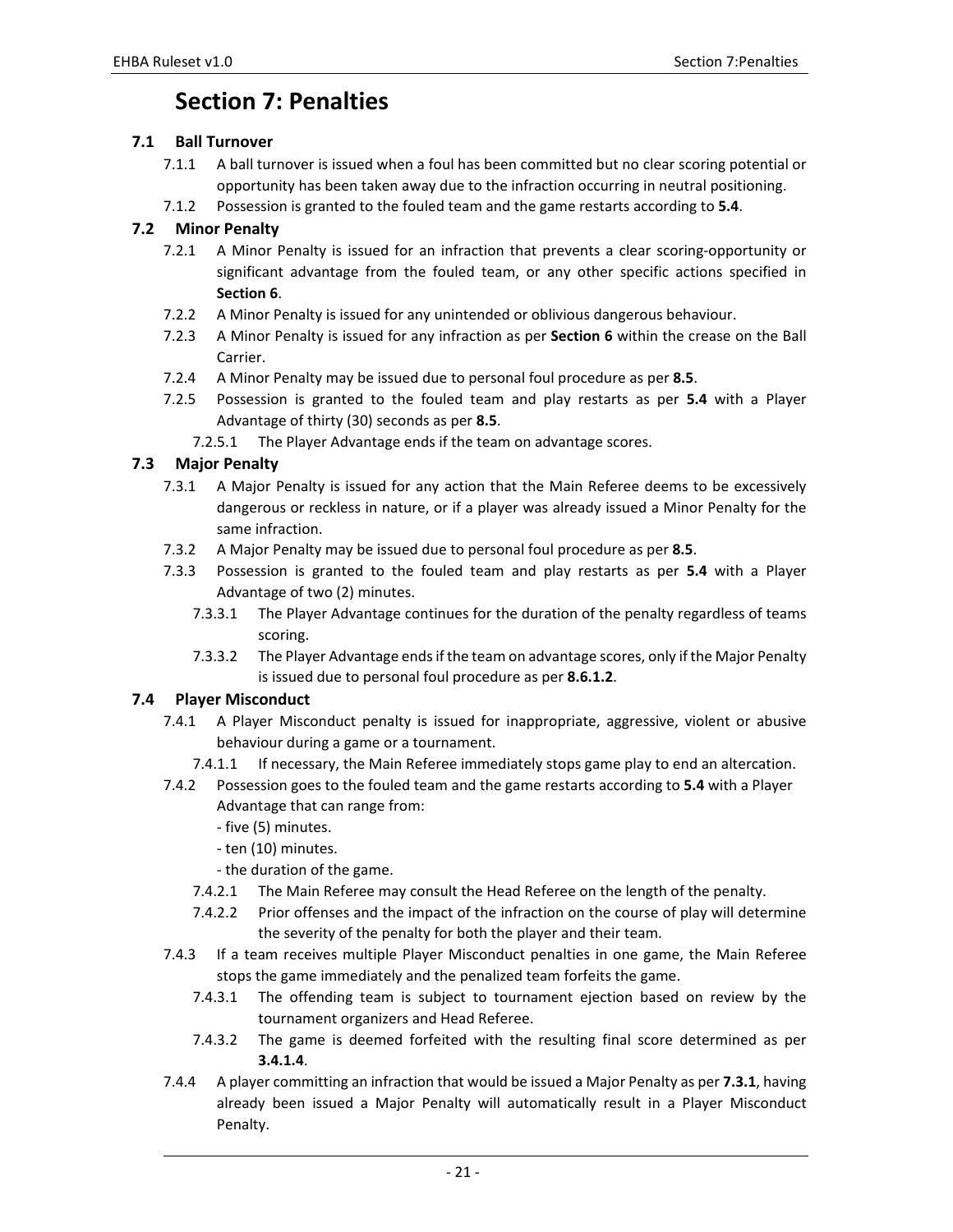# **7.5 Awarded Score**

- 7.5.1 An infraction that prevents a player in possession who is approaching an open and undefended goal that would otherwise score will result in the Main Referee awarding a point to the fouled team.
	- 7.5.1.1 If the infraction committed on the player in possession warrants a Ball Turnover or Minor Penalty, the penalty is not issued and the offending team restarts play with possession per **5.4** as if a normal goal was scored.
	- 7.5.1.2 If the infraction committed on the player in possession warrants a Major or Game Misconduct, the offending team does not lose possession and restarts play per **5.4**, however the player who committed the infraction begins serving the duration of Player Advantage when play restarts.
- 7.5.2 A shot that deflected by a dropped mallet, dabbed player or shifted goal that would have otherwise crossed the entire Goalmouth Line will result in the Main Referee awarding a point to the team that made the shot.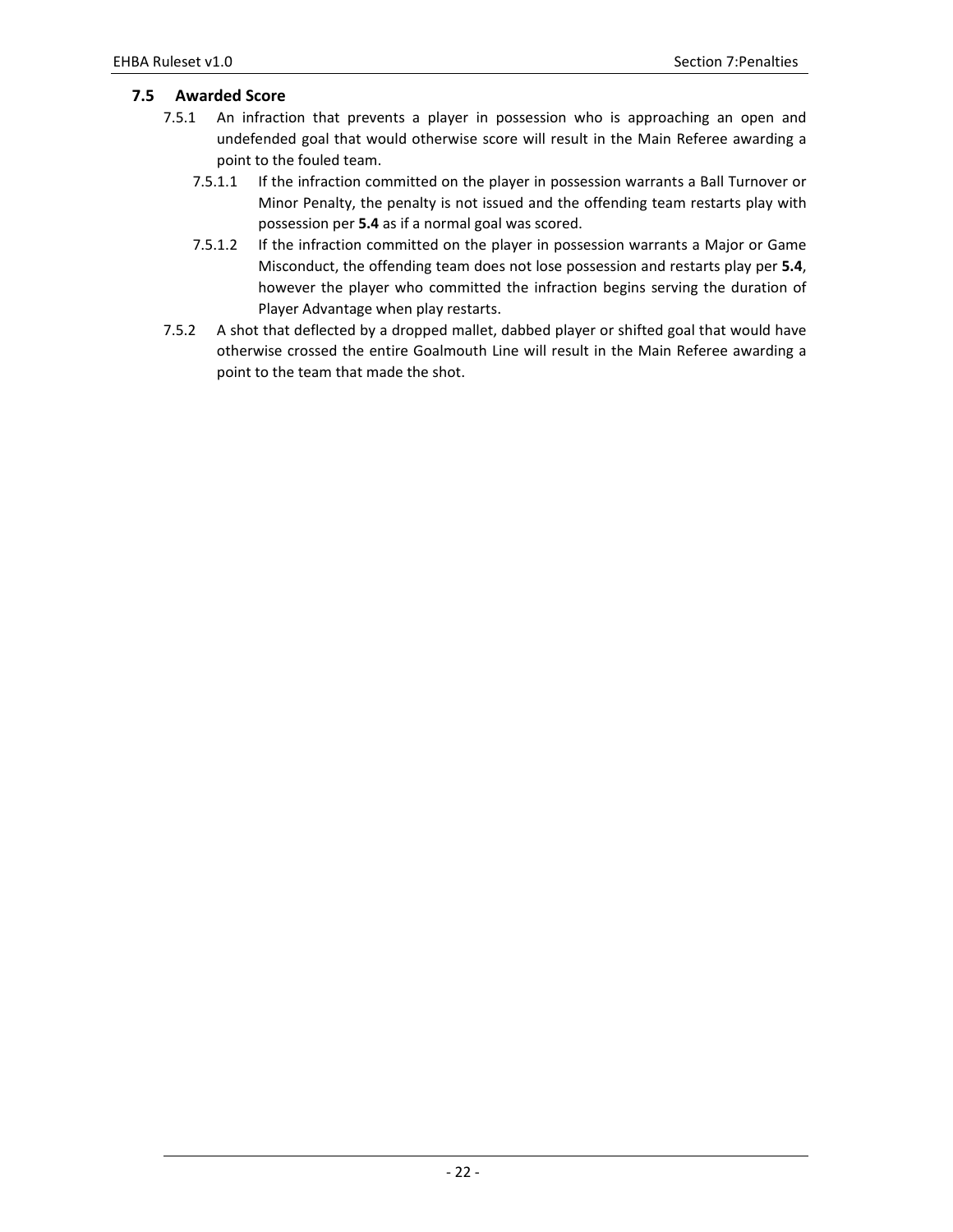# **Section 8: Penalty Procedure**

## **8.1 General Procedure**

- 8.1.1 The Main Referee must assess the infraction according to **Section 6** and issue a penalty listed in **Section 7**.
	- 8.1.1.1 The Main Referee may take in consideration the set of circumstances in which the infraction occurred to assess an infraction.
- 8.1.2 Any decision the Main Referee makes shall be final.
	- 8.1.2.1 The Main Referee can consult the Assistants and/or goal Judges, as well as other means such as video recordings, at his/her discretion to determine a call.

## **8.2 Penalties While in Possession**

- 8.2.1 An infraction by the team in possession, or the Ball Carrier, will result in an immediate stoppage of play as per **5.3**.
- 8.2.2 An infraction on a loose ball will not result in a stoppage of play until the team to be issued the penalty gains possession.
	- 8.2.2.1 If the team being fouled gains possession first, a delayed penalty will be issued as per **8.3** and no stoppage of play will result.

## **8.3 Delayed Penalties**

- 8.3.1 An infraction by the team not in possession may result in the delay of such penalty being enforced until a stoppage of play occurs.
	- 8.3.1.1 During the delayed penalty, the team in possession is deemed to be in 'advantage'
	- 8.3.1.2 Any of the following criteria will result in a stoppage of play:
		- ‐ The team in advantage scores.
		- ‐ Possession is gained per **5.1** by the team that committed the infraction.
		- ‐ Out of play ball.
		- ‐ An infraction by the team in possession.
		- ‐ The infraction occurs in the offensive half of the court and the team in advantage carries the ball back past their defensive Goal Line.
		- ‐ The infraction occurs in the defensive half of the court and the ball is carried across the half court line and brought back past their defensive Goal Line by the team in advantage.
		- ‐ The ball is deflected out of the defensive crease of the team to be penalized by the body or equipment of a defender inside the crease.
- 8.3.2 The Main Referee signals the delayed penalty according to **3.5.1.3** and announces "advantage".
	- 8.3.2.1 The Main Referee can choose to signal a delayed penalty with a noise-making device – such as a cowbell – that is discernible from a whistle. The Main Referee must communicate this choice to both teams prior to the start of the game.
- 8.3.3 No point can be awarded to the team to be penalized during the delayed penalty, except an own‐goal by the team in advantage.
- 8.3.4 If the team in advantage scores, possession is not regained after stoppage of play.
	- 8.3.4.1 A delayed Ball Turnover or Minor Penalty is dropped and will see a restart of game as per **5.4**.
	- 8.3.4.2 A delayed Major or Player Misconduct penalty will see a restart of game as per **5.4** with a Player Advantage for the team fouled as per **8.5**.
- 8.3.5 If the team to be penalized subsequently fouls the opponent while on the delayed penalty but the team in advantage maintains possession, the delayed penalty continues and the penalty severity increases in magnitude by one degree from Ball Turnover to Minor, or Minor to Major, but not exceeding a Major Penalty.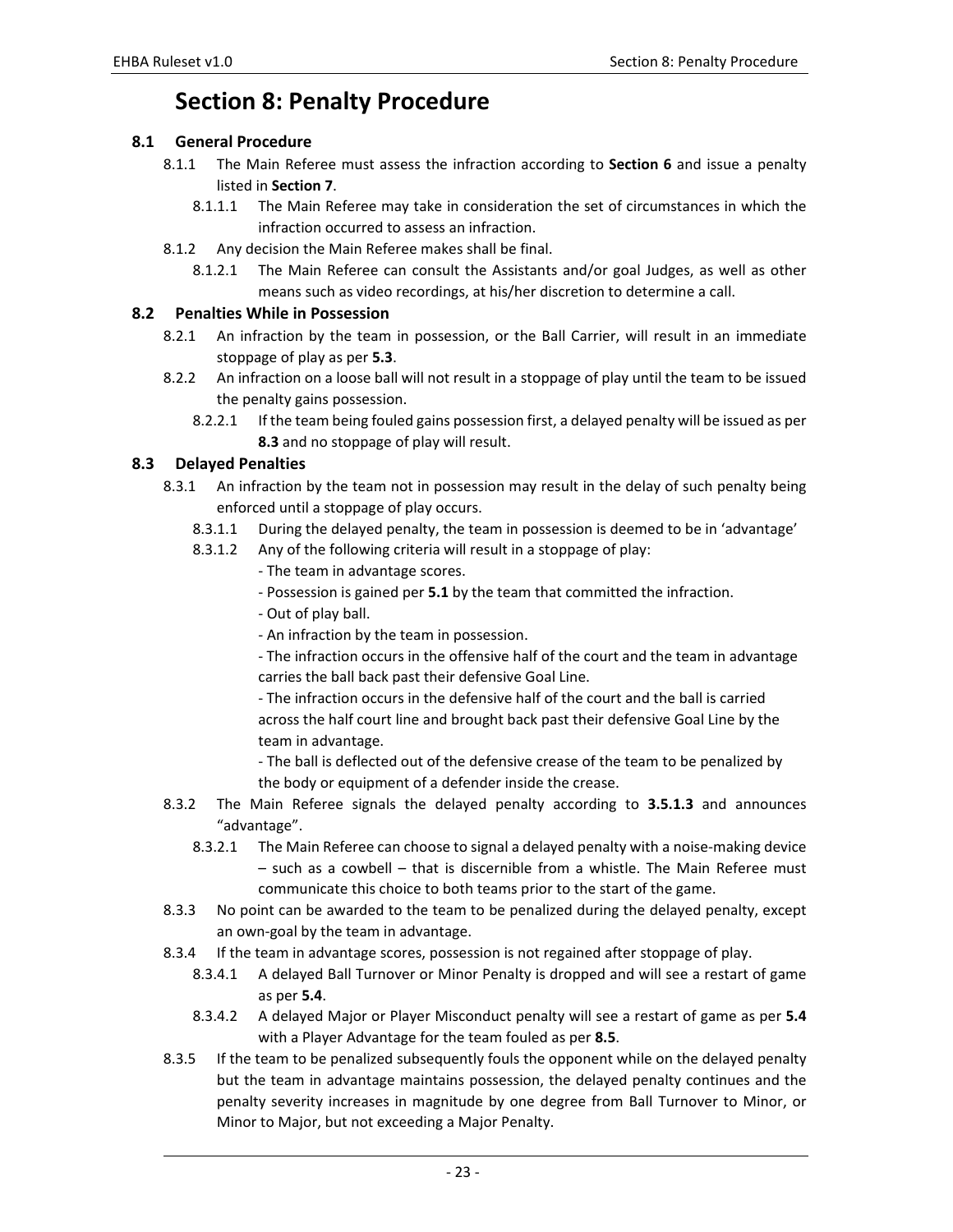- 8.3.5.1 Only one Minor or Major Penalty is issued for multiple infractions on one team and is served by the player who committed the more severe infraction. This player serves the penalty when play restarts.
- 8.3.5.2 A Player Misconduct Penalty can be issued separately in addition to a Minor or a Major Penalty and play can restart with a 3 vs 1 Player Advantage as per **8.5**.
- 8.3.6 An infraction by the team in advantage will result in a coincidental penalty call and a stoppage of play.

## **8.4 Coincidental Penalties**

- 8.4.1 Coincidental penalties are simultaneous penalties issued to a member of each team.
- 8.4.2 Coincidental penalties will cause a stoppage of play and restart with a joust as per **5.4**.
	- 8.4.2.1 Coincidental penalties that would be issued as a Minor, Major or Player Misconduct will result in a 2-on-2 situation for the prescribed duration of the penalties issued regardless of points scored during this situation.
		- 8.4.2.1.1 Players returning to play simultaneously at the end of a Minor or Major coincidental penalty will tap-in at the designated area and before rejoining play. No stoppage of play will occur.

#### **8.5 Player Advantage**

- 8.5.1 A player being issued a Minor, Major or Player Misconduct penalty will be removed from play for the duration of the penalty.
	- 8.5.1.1 On Minor penalties, the Main Referee may request the player to remain at the tapin area closest to the Main Referee for the duration of the penalty.
		- 8.5.1.1.1 The offending player must not interfere with play while serving the penalty
- 8.5.2 Play will restart as per 5.4 with a 3-on-2 situation called "Player Advantage".
- 8.5.3 The offending player may only re-enter play when the Game Assistant indicates they may reincorporate play.
	- 8.5.3.1 The Game Assistant counts down from 5 seconds and to 0 and extends an arm towards the door where the player re-enters play.
	- 8.5.3.2 When a player re‐enters play they are not required to 'tap in' and are considered an active player from the moment they cross the threshold of the court.
	- 8.5.3.3 A player must use the door on their side of the court for re-entering play.
- 8.5.4 All game stoppages stop the timer of the Player Advantage.
- 8.5.5 If the penalized team is issued an additional Minor or Major Penalty during a Player Advantage, the duration of the Player Advantage is extended 30 seconds or 2 minutes based on the severity of the most recent penalty.
	- 8.5.5.1 The player who committed the more severe penalty remains off the court for the duration of the Player Advantage, at the discretion of the Main Referee.

#### **8.5.6 Squad format**

- 8.5.6.1 The penalized team may replace the 2 active on-court players before and during a Player Advantage by any member of the team excluding the player who committed the infraction.
- 8.5.6.2 A running game clock does not affect the timer of the Player Advantage.

## **8.6 Personal Fouls**

#### **8.6.1 3v3 Format**

- 8.6.1.1 A player committing their third infraction will automatically escalate the penalty to be issued by one order of magnitude, not exceeding a Major Penalty.
- 8.6.1.2 A player committing their fourth infraction will result in a Major Penalty.
	- 8.6.1.2.1 Player Advantage will expire when the team in advantage scores if the infraction that would be normally issued is lesser than a Major Penalty.
- 8.6.1.3 A player committing their fifth or subsequent penalties will result in a Major Penalty.